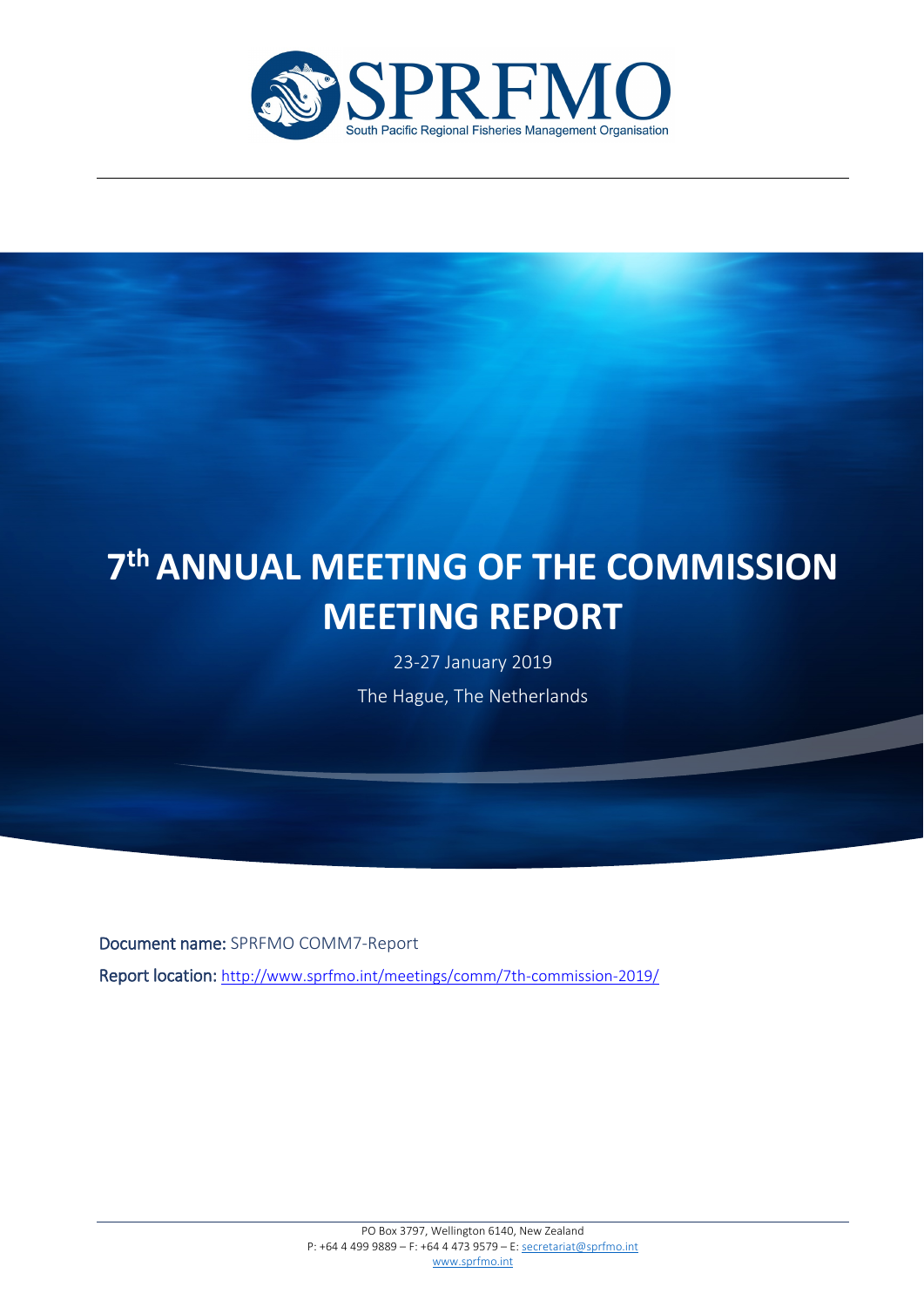

# Contents

| 1.                                |  |
|-----------------------------------|--|
| a.                                |  |
| b.                                |  |
|                                   |  |
| a.                                |  |
| 3.                                |  |
| a.                                |  |
| 4.                                |  |
| a.                                |  |
| b.                                |  |
| C.                                |  |
| d.                                |  |
| 5.                                |  |
| a.                                |  |
| b.                                |  |
| C.                                |  |
| 6.                                |  |
| a.                                |  |
| b.                                |  |
| C.                                |  |
| 7.                                |  |
| 8.                                |  |
| 9.                                |  |
| a.                                |  |
| b.                                |  |
| C.                                |  |
|                                   |  |
| a.                                |  |
| b.                                |  |
|                                   |  |
|                                   |  |
| ANNEX 1 - MEETING AGENDA          |  |
| ANNEX 2 - LIST OF PARTICPANTS     |  |
| ANNEX 3 - PROGRAMME AND TIMETABLE |  |

ANNEX 4 - FINAL 2019 COMPLIANCE REPORT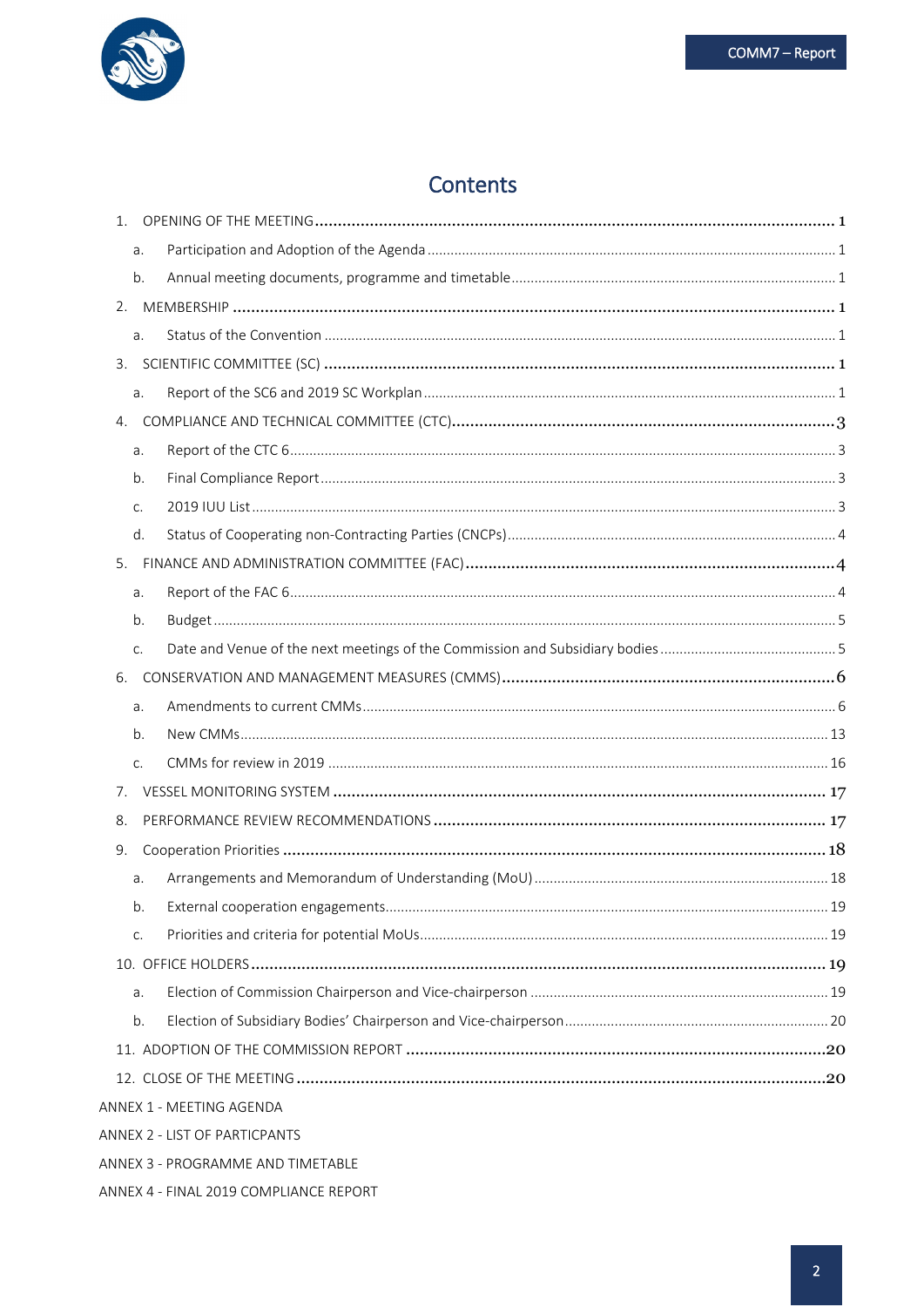

#### ANNEX 5 - 2019 IUU LIST

#### ANNEX 6 - FINANCE AND ADMINISTRATION COMMITTEE

- 6a. Staff Regulations
- 6b. Financial Regulations
- 6c. Budget
- 6d. Member Contributions

#### ANNEX 7 - CONSERVATIONS AND MANAGEMENT MEASURES

- 7a. CMM 03-2019 Bottom Fishing
- 7b. CMM 04-2019 IUU
- 7c CMM 05-2019 SPRFMO Record of Vessels
- 7d. CMM 07-2019 Port Inspection
- 7e. CMM 08-2019 Gillnetting
- 7f. CMM 10-2019 CMS
- 7g. CMM 13-2019 Exploratory Fisheries
- 7h. CMM 16-2019 Observer Programme
- 7i. Call for Proposals for a SPRFMO Observer Programme Accreditation Evaluator
- 7j. Process for Tender Evaluation of the SPRFMO Observer Programme Accreditation Evaluator
- 7k. CMM 01-2019 Trachurus Murphyi
- 7l. CMM 14a-2019 Exploratory Toothfish Fishery (NZ)
- 7m. CMM 14c-2019 Exploratory Toothfish Fishery (EU)
- 7n. CMM 03a-2019 Deepwater Species
- 7o. CMM 17-2019 Marine Pollution
- 7p. CMM 14b-2019 Exploratory Potting Fishery (CK)

#### ANNEX 8 - COMMISSION RESPONSES TO THE REVIEW PANEL RECOMMENDATIONS

# ANNEX 9 - MoUs / ARRANGEMENTS

- 9a. CCAMLR
- 9b. CPPS
- 9c. REDPESCA INDNR LAC

#### ANNEX 10 - STATEMENTS

10a. Johan Osinga, Director General for Nature, Fisheries and Rural Areas Netherlands Ministry of Agriculture, Nature and Food Quality

10b. Osvaldo Urrutia, Chairperson of the Commission.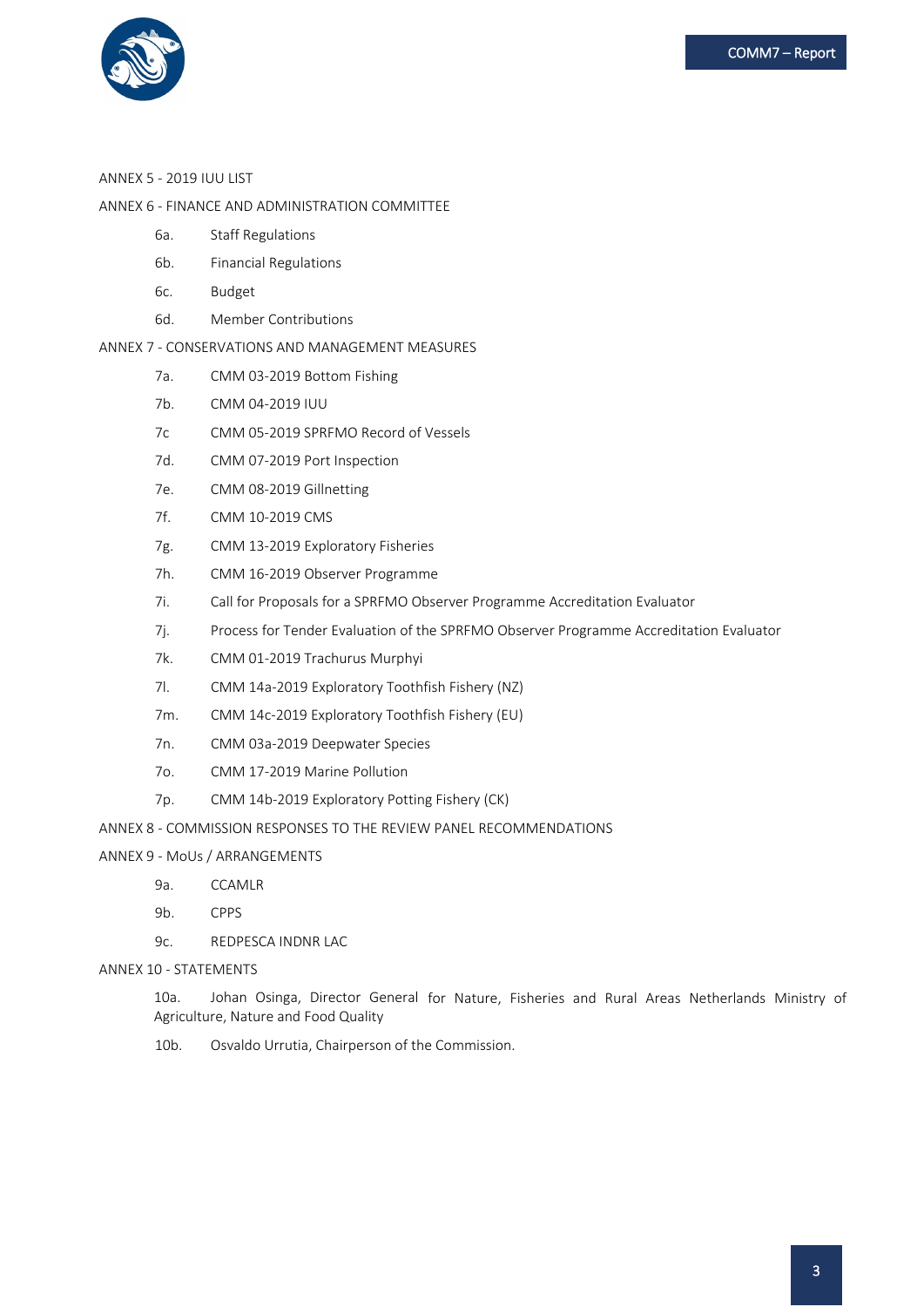

# 7TH ANNUAL MEETING OF THE COMMISSION

*The Hague, The Netherlands, 23-27 January 2019*

# COMM7 – Draft Meeting Report

# <span id="page-3-0"></span>1. OPENING OF THE MEETING

- 1. Mr. Johan Osinga, Director General, Nature, Fisheries and Rural Areas, Ministry of Agriculture, Nature and Food Quality, the Netherlands, welcomed participants to the Hague and to the 7th meeting of the Commission, celebrating the global representation and joint commitment to sustainable fisheries and management of marine resources. Pointing to the recovery of jack mackerel stocks as a testament to international cooperation, he invited participants to continue to advance by: improving monitoring and control systems; effectively allocating budget resources; and following up on the Performance Review Panel's recommendations (Annex 10a).
- 2. Commission Chairperson Mr. Osvaldo Urrutia (Chile) opened the meeting, highlighting significant work over the last year, including: the appointment of Dr. Sebastian Rodriguez as the Executive Secretary of SPRFMO; the CMM on jack mackerel; and the establishment of the Performance Review Panel. He further encouraged collaborative discussions to progress the conservation and management challenges in bottom fishing and with the Observer Programme (Annex 10b).

# <span id="page-3-1"></span>*Participation and Adoption of the Agenda*

3. A list of participants is available in Annex 1. The Commission adopted the Agenda (Annex 2) without any changes.

# <span id="page-3-2"></span>*Annual meeting documents, programme and timetable*

4. The Meeting Documents (COMM7-Doc03 rev1) and the meeting programme and timetable (Annex 3) were made available.

# <span id="page-3-3"></span>2. MEMBERSHIP

# <span id="page-3-4"></span>*Status of the Convention*

5. New Zealand, as the Depositary of the SPRFMO Convention, provided an update of the status of the Convention (COMM7-Doc05), noting that there have been no new notifications of ratification or accession, and encouraging CNCPs to work towards ratification of the Convention.

# <span id="page-3-5"></span>3. SCIENTIFIC COMMITTEE (SC)

# <span id="page-3-6"></span>*Report of the SC6 and 2019 SC Workplan*

6. Scientific Committee (SC) Chairperson, Dr James Ianelli (United States of America), presented the report and scientific advice of the 6<sup>th</sup> SC Report, which was held in Puerto Varas, Chile, from 9 to 14 September 2018. He reviewed progress made in the 2018 Workplan on assessments and requirements for future data collection for jack mackerel, deepwater and squid fisheries, ecosystem approaches on marine management and exploratory fishing, as well as progress for the Observer Programme. He summarised SC recommendations for the Commission, noting that management strategies should be re-evaluated annually to account for new challenges and data, and introduced the proposed Workplan.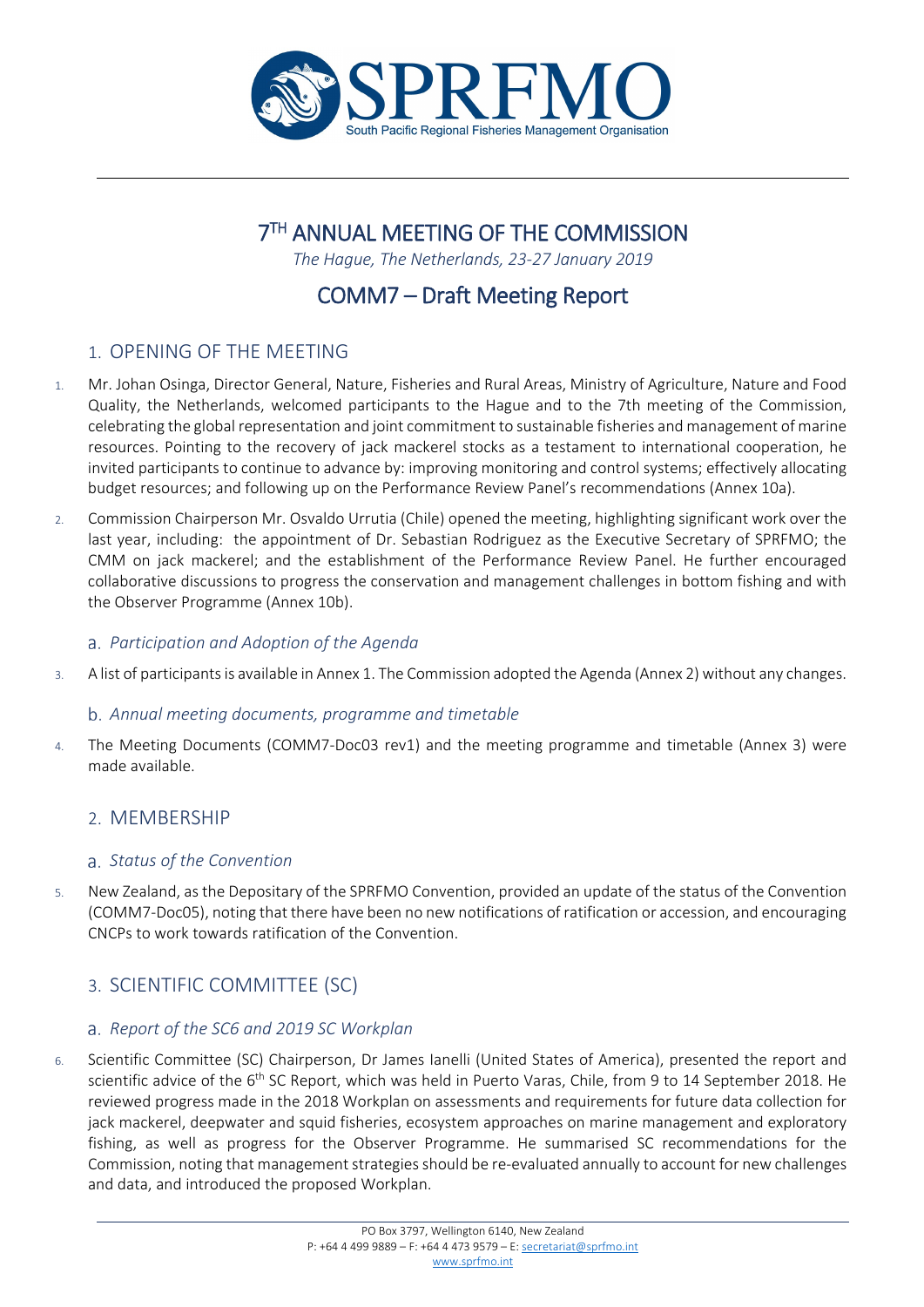

- 7. Many Members commended the SC for the quality of its work and advice, as well as for the production of a comprehensive report, and supported the proposed workplan.
- 8. The EU stressed, *inter alia* the importance of: the review for the jack mackerel, encouraging relevant Members to provide the necessary information to ensure that SC7 is in a position to provide updated advice on stock status and recovery; squid fisheries, encouraging data collection for further developing the assessment model; and the bottom-fishing framework, emphasising the need to respect the SC's mandate to develop such a framework, ensuring that measures are in place to prevent significant adverse impacts on Vulnerable Marine Ecosystems (VMEs).
- 9. Some Members queried whether length frequency data, to be used for the jumbo flying squid assessment, need to be collected by Observers or whether alternative collection methods through the vessel crew or the captain could be used. SC Chairperson responded that, there were extensive discussions about the same issue in relation to jack mackerel, and that this possibility of alternative collection methods exists for the jumbo flying squid assessment.
- 10. Some Members reiterated their interest in bottom fisheries. New Zealand welcomed advances on the stock assessment approaches on squid, and the checklist for proposals' review for exploratory fisheries, noting the relevant SC recommendations.
- 11. Chinese Taipei highlighted data collection for the jumbo flying squid. Chile noted the precautionary approach taken in the SC advice on the jack mackerel Total Allowable Catch (TAC); and highlighted different approaches presented for the squid stock assessment, encouraging relevant data collection and submission. Peru emphasised the role of Observers for obtaining precise information.
- 12. The Russian Federation underscored the need for more detailed information on squid, as well as for additional information and work on exploratory fisheries. Regarding exploratory fisheries, Australia noted that the proponent should be responsible for developing data collection plans.
- 13. The Deep Sea Conservation Coalition suggested that the Commission instruct the SC to: more thoroughly review the zonation model and the encounter protocol at its next meeting; prioritise stock assessments for all target species as a matter of urgency; and provide advice on assessment and minimising impacts on non-target species.
- 14. The Committee for the Sustainable Management of the Southern Pacific Jumbo Flying Squid (Calamasur) made a general intervention on the management of the jumbo flying squid, highlighting, *inter alia*: the fact that less resources are available; lack of knowledge on the species' biology; lack of VMS; lack of biological data through an Observer Programme; lack of the proper mechanism for cooperation in research; lack of a CMM on the jumbo flying squid; and the need to combat IUU fishing. Calamasur suggested creating an SC sub-group to evaluate the stock, just like the jack mackerel, led by an independent scientist with experience on stock evaluation for the jumbo flying squid.
- 15. China pointed out that some of the presented information is misleading, stressing that there is no evidence to support that catches decrease and no signs of jumbo flying squid is being overfished. China highlighted that the biological characteristics of the squid that significantly differ from those of finfish species. VMS regulations have been implemented for the jumbo squid fisheries in the Convention Area. China also suggested that all Members and CNCPs engaged in the jumbo squid fisheries should provide relevant data to the SPRFMO Secretariat.
- 16. The Commission adopted the SC report and the proposed Workplan (Annex 5 of SC report).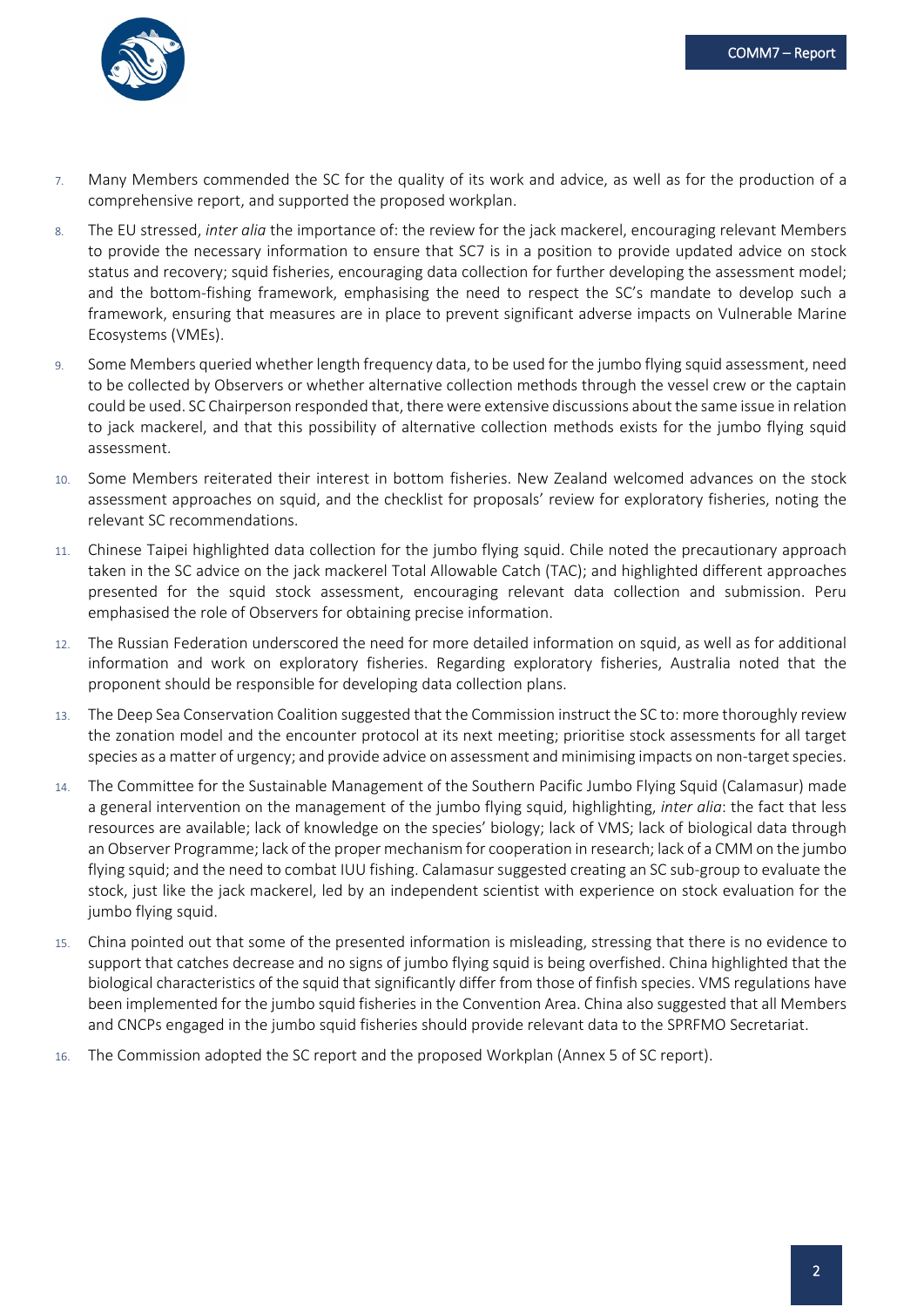

# <span id="page-5-0"></span>4. COMPLIANCE AND TECHNICAL COMMITTEE (CTC)

# <span id="page-5-1"></span>*Report of the CTC 6*

- 17. CTC Chairperson Wright presented the report of the CTC6, held  $19 21$  January 2019 in The Hague, The Netherlands. Noting an overall improvement among Members in compliance issues, as well as a decrease in priority non-compliance, he emphasised CTC's adoption of the provisional compliance report.
- 18. On matters concerning implementation of current CMMs, CTC Chairperson Wright highlighted, *inter alia*: in the Commission Record of Vessels report, New Zealand's proposal to lead work to amend the CMM on Record of Vessels; in the Vessel Monitoring System (VMS) report, a demonstration for a proposed Electronic Reporting System (ERS); and in the Port Inspection Report, the fact that many Members opined that the requirement of 5% of vessels to be inspected seemed low. Chile noted 100% inspection rate in the reporting period, indicating that goals could be higher and emphasised that text for a gradual increase would be submitted for consideration by the Commission.
- 19. CTC Chairperson Wright reported all vessels from the Draft IUU List were removed except one, the AMALTAL APOLLO. He further noted that although many Members agreed that effective actions were taken by New Zealand, as the flag state, there was no consensus for removal and the matter was forwarded to the Commission for its consideration of the Provisional IUU List for 2019. The Current IUU List remains the same, as according to the CTC, no new conditions were met.
- 20. On applications for renewing the CNCP status of Curaçao, Liberia, Colombia and Panama, the CTC recommended that all four applications be accepted.
- 21. CTC Chairperson Wright further reported that all proposals for amendments to CMMs, as well as for new CMMs, were introduced and discussed during the CTC, aside for those on exploratory fishing. He indicated that the CTC recommended the adoption of the EU proposed amendments on the Compliance and Monitoring Scheme (CMS) (COMM7-Prop08). The CTC also considered the Performance Review Panel's recommendations, and set up a working group chaired by Sam Good, Australia, to further develop recommendations for work in 2019, and review the IUU List in 2020 and propose a compliance monitoring scheme for 2021.
- 22. The Commission adopted the CTC6 Report.

## <span id="page-5-2"></span>*Final Compliance Report*

23. The Commission considered the Provisional Compliance Report provided by the CTC (Annex 4 of CTC report) and adopted the Final 2019 Compliance Report (ANNEX 4).

# <span id="page-5-3"></span>*2019 IUU List*

- 24. New Zealand expressed concern that the vessel AMALTAL APOLLO was placed on the Provisional IUU List, despite many Members' recognition of the thorough actions taken. Reviewing these actions to sanction and prosecute the company in breach, New Zealand reported that the vessel is currently released under bond and is currently only fishing in the EEZ and not the Convention Area. New Zealand stated that due to the domestic legislation settings, however, they were not able to cancel the operator's High Seas permit before a guilty verdict by the Court.
- 25. Several Members voiced support for removing the AMALTAL APOLLO from the Provisional IUU List, based on sufficiency of sanctions already imposed, in accordance to Article 10 of CMM 04-2017.
- 26. The Russian Federation cited the fact that the vessel is still authorised to fish in the Convention area as reason not to remove it from the provisional IUU List. The EU expressed concern about creating a precedent by removing a vessel from the provisional IUU List before prosecution is completed and noted that consistent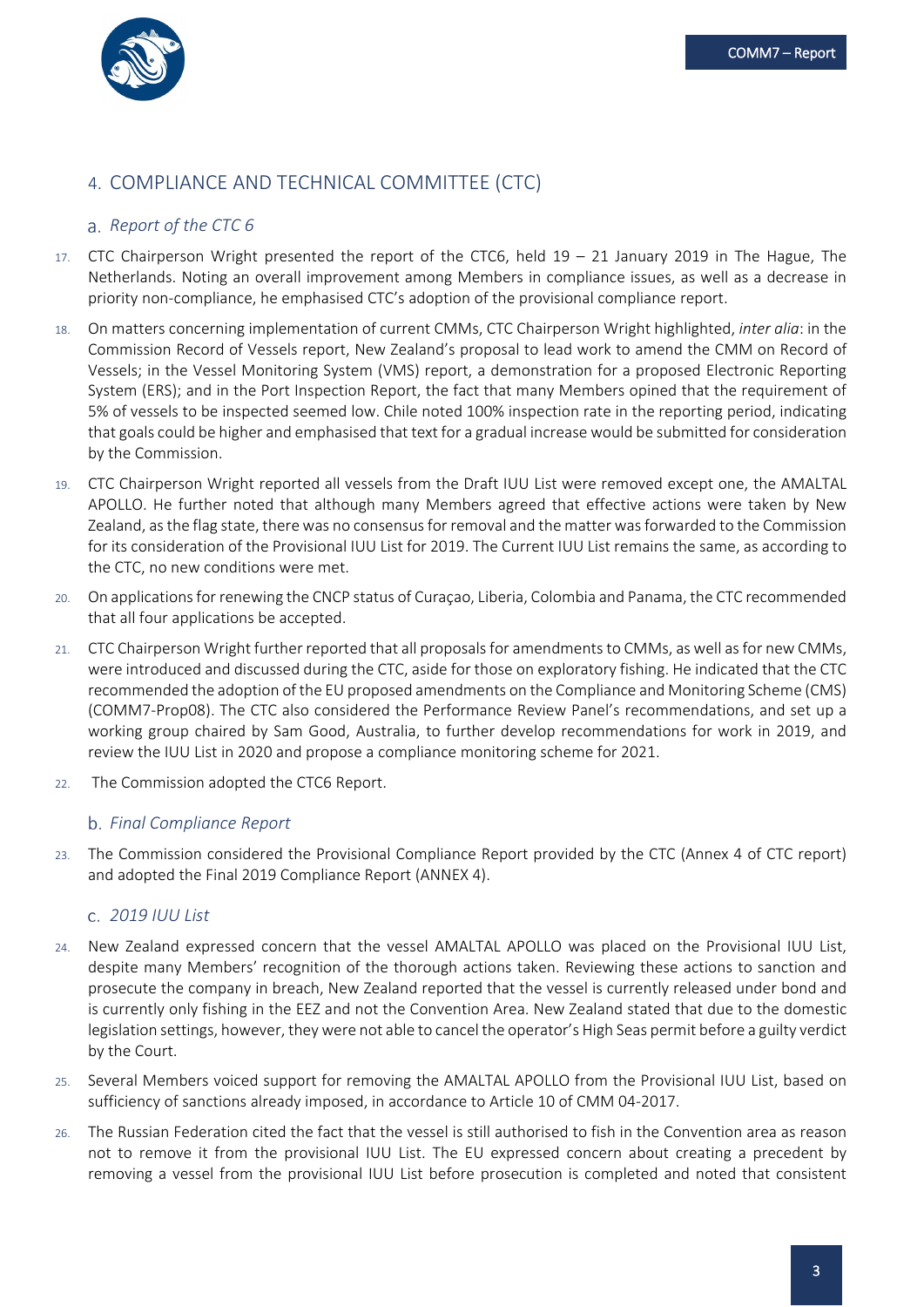

criteria should be used by the Commission when deciding whether to remove a vessel from the provisional IUU List.

- 27. Peru suggested that, if the AMALTAL APOLLO is not to be removed from the provisional IUU List, a provision be included that notes that once prosecution is complete, it can be removed.
- 28. No comments were made for the other 3 vessels in the 2018 IUU List.
- 29. Following consultations, New Zealand, reiterating the swift actions taken and application of sanctions, addressed concerns raised by Members with a proposal to commit placing the vessel on the next year's IUU Draft list, thus allowing for further Commission consideration.
- 30. Chile emphasised that the rules clearly outline actions required, which New Zealand has complied with. Australia, reflecting the debate around CMM04-2017 and their application, and noted that, among other issues, the current measure did not really take into account the time it takes for flag states to undertake complicated prosecution and that this can impact the assessment of effective action. Australia offered to consider issues further and lead intersessional work aimed to improve the IUU measure.
- 31. The Commission agreed to task the Secretariat to include the AMALTAL APOLLO on the Draft IUU List next year. The Commission endorsed the removal of AMALTAL APOLLO from the 2019 Provisional List and adopted the 2019 Final IUU List, with no change from the previous year. Accordingly, the vessels VLADIVOSTOK 2000 (ex DAMANZAIHAO); BELLATOR; and MYS MARII remained on the List (Annex 5).

# <span id="page-6-0"></span>*Status of Cooperating non-Contracting Parties (CNCPs)*

32. The Commission reviewed the recommendations made by the CTC and agreed to renew the CNCP status for Liberia, Curaçao, Colombia and Panama. The 4 CNCPs renewed their commitment to work towards achieving the Commission's objectives and, as requested, Colombia reaffirmed its willingness to make the relevant voluntary contribution.

# <span id="page-6-1"></span>5. FINANCE AND ADMINISTRATION COMMITTEE (FAC)

## <span id="page-6-2"></span>*Report of the FAC 6*

- 33. The Chairperson of the FAC, Ms Kerrie Robertson (Australia), presented the report (FAC6-Report) and recommendations of the sixth meeting of the FAC held during the seventh Commission Meeting. FAC Chairperson Robertson highlighted the FAC recommendations to the Commission, including *inter alia:*
	- accept the Annual Financial Statements (FAC6-Doc04, FAC6-Doc04.1, FAC6-Doc04.2 and FAC6- Doc04.3);
	- accept the Auditors Report, noting no concerns were identified (FAC6-Doc04);
	- increase the Contingency Fund by NZ\$ 20,000;
	- address the recommendations made by the Performance Review Panel (listed in an Annex to the report), noting budgetary constraints as a challenge, with a moderate approach;
	- accept the New Zealand proposal on the implementation of a Code of Ethics and conflict resolution procedure (COMM7-Prop17 rev1) which amends the Staff Regulations new administrative policies including the Secretariat Disaster Recovery Plan (FAC6-Doc11), the Secretariat Mobile Device Acceptable Use Policy (FAC6-Doc11), and progress made in Secretariat Communication Plan;
	- adopt an amendment to the Financial Regulations to use the Contingency Fund for any Article 17 review process and to adopt guidelines for the administration of the Developing States Fund (DS Fund) – Travel Support Policy (COMM7-Prop18 and COMM7-Prop18.1), noting the need to address accessibility for capacity building and seeing the USA will lead intersessional work in this area;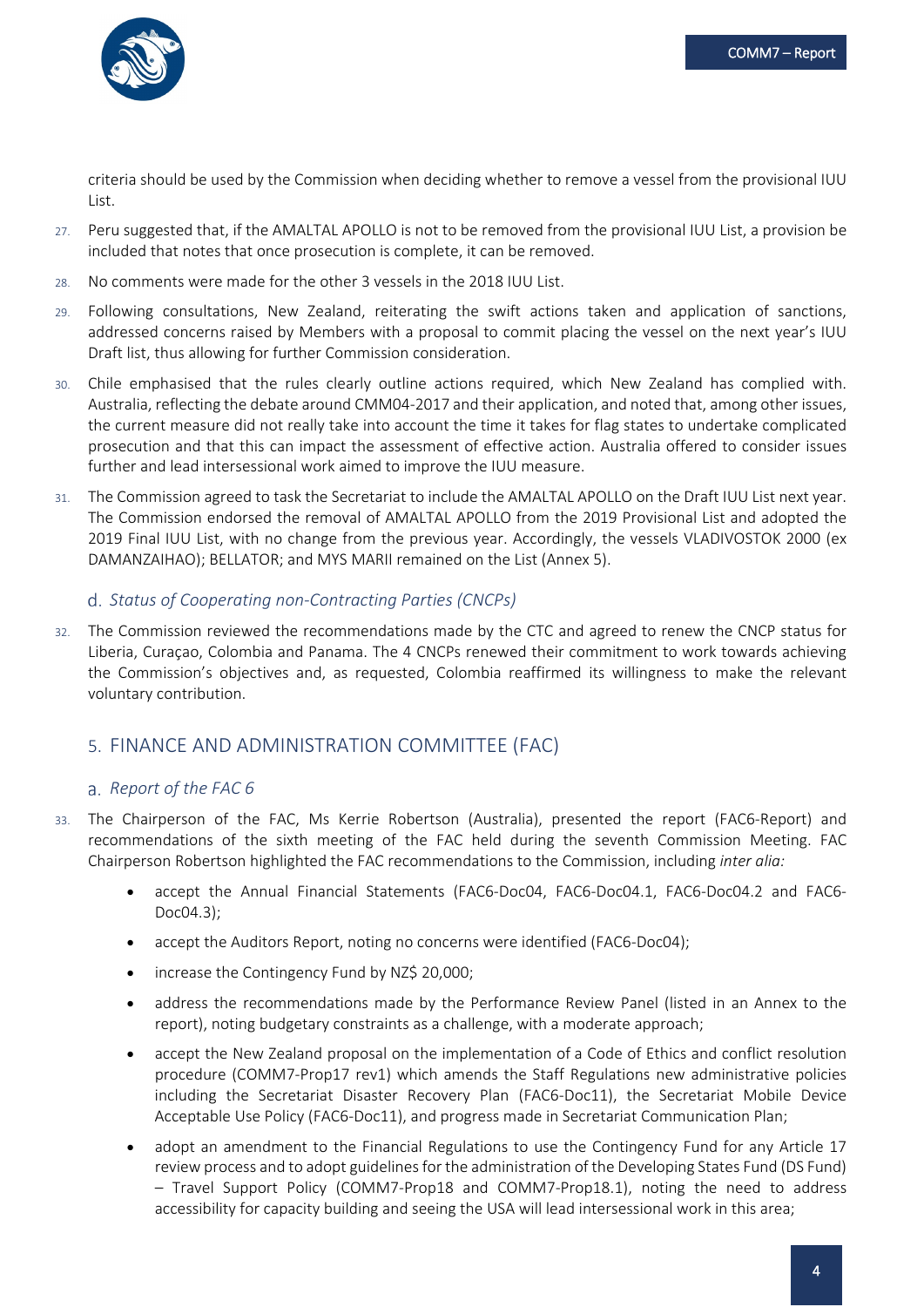- consider, in light of the offer by Chile to provide a compliance professional to the SPRFMO Secretariat, whether or not to include the recruitment allocation in the budget as supported by many Members;
- cap Member contributions for this financial year at 15%, acknowledging that any shortfall in the budget will be met with CNCP contributions and/or the Accumulated Surplus Fund; and
- support the nomination of Ms. Kerrie Robertson, Australia, and Mr. Gerry Geen, Vanuatu, to continue their role as Chairperson and Vice Chairperson of the FAC.
- 34. FAC Chairperson Robertson invited the Cook Islands to present their proposal to address the calculation of the quota component of the budget formula relating to their exploratory potting fishery, noting the quota does not follow a calendar year and that the Secretariat would require guidance to ensure that paragraph 7c of the Financial Regulations continued to be implemented correctly. The Cook Islands suggested that, in cases where a fishing year and an associated catch limit do not line up with the calendar year, the date upon which the catch limit enters into force is taken as the year to which the catch limit applies for the purposes of calculating the Member contributions. The Commission accepted the proposal by the Cook Islands.
- 35. Commission Chairperson Urrutia expressed appreciation for the hard work and commitment of Kerrie Robertson, Australia, over two years, and satisfaction to see confirmation of her outstanding support, also acknowledging the work of Gerry Geen, Vanuatu.
- 36. The Commission agreed to adopt the amendments to the Financial Regulations (Annex 6a) and Staff Regulations (Annex 6b), as proposed by the FAC.

## <span id="page-7-0"></span>*Budget*

- 37. The Russian Federation requested moving NZ\$ 85,000 for the recruitment and installation of a compliance manager from the 2019/20 budget to the 2021/21 budget. Many Members underscored the importance of the compliance manager, noting that the relevant resources should be budgeted in 2019/20.
- 38. In the absence of consensus, the Commission removed the cost related to the compliance manager from the 2019/20 budget, which was amended to a total of NZ\$ 1,172,000. The Commission adopted the budget as amended (Annex 6c), and the associated Member contributions (Annex 6d).
- 39. Executive Secretary Dr. Rodriguez and Chairperson Urrutia highlighted that, according to the decision taken in this meeting, the forecast for the 2020/21 budget shows a significant increase of 24.3%, urging Members to think intersessionally about ways to address this and ensure that the SPRFMO is in a position to reach the objectives of the Convention.

## <span id="page-7-1"></span>*Date and Venue of the next meetings of the Commission and Subsidiary bodies*

- 40. FAC Chairperson Robertson reported that FAC recommended the Commission accept the offer of Vanuatu to host the 2020 meeting of the Commission from 10-12 February for CTC, and 14-18 February for the Commission meeting; Peru host the 2021 meeting of the Commission; and the expression of interest by the Cook Islands to host the 2022 meeting of the Commission.
- 41. The FAC also recommended welcoming Cuba's offer to host the 2019 SC meeting (SC7) in La Havana, Cuba, 7- 12 October 2019 (SC7 will be preceded by a 2-day workshop covering squid topics); and New Zealand's offer to host the 2020 SC meeting (SC8).
- 42. The Commission accepted these offers.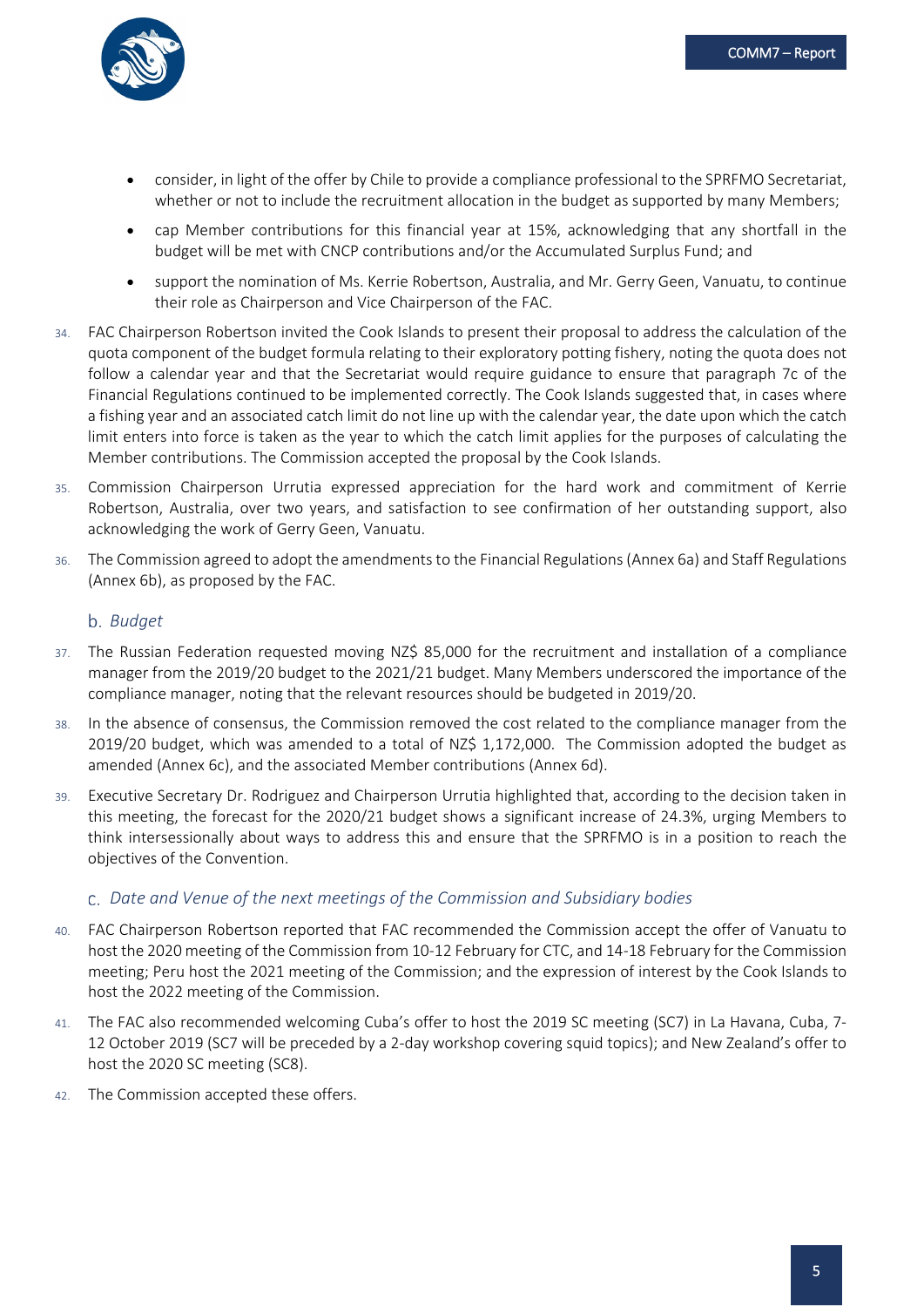

# <span id="page-8-0"></span>6. CONSERVATION AND MANAGEMENT MEASURES (CMMS)

# <span id="page-8-1"></span>*Amendments to current CMMs*

# *a1. CMM 01-2018 Trachurus murphyi*

- 43. Vanuatu introduced its proposal (COMM7-Prop 01), noting it had received general support during the 6<sup>th</sup> SPRFMO Commission meeting and it had been withdrawn to allow one Member to amend national legislation. Vanuatu noted that, since the last Commission meeting, the Review Panel established to listen to Ecuador's objection to the jack mackerel allocation and the SPRFMO Performance Review Panel had both encouraged the Commission to further develop and adopt the proposal. Vanuatu stressed that the proposal mainly aims to provide a mechanism for Members with low quota allocation to increase their quotas, and emphasised that, following discussions in CTC6, they have developed a simple model to demonstrate how the proposal will work in practice.
- 44. Chile reiterated its support for the proposal. Following informal discussions, Vanuatu withdrew the proposal, noting that following some Members' suggestion, it may be further pursued next year.

# *a2. CMM 01-2018 Trachurus murphyi*

- 45. Ecuador summarised its proposal (COMM7-Prop 02): noting the suggested inclusion of Ecuador's EEZ in the Area of the Convention under the provisions of Article 20 (4) (iii); and emphasising that the memorandum of the SPRFMO sent to its Review Panel in its Article 92 establishes that there are 58,418 tonnes that are found in the sovereign waters of Peru and the EEZ of Ecuador, proposing an allocation of 11,523 tonnes from this area.
- 46. Peru reiterated its position, expressed during the CTC meeting, stressing that Ecuador is not the only Member with aspirations for additional quotas and noting that they are ready to continue discussions despite the fact that their position that the proposal lacks the right foundations has not changed. Chile recalled its position, stated during the CTC meeting, that the Commission has no powers to make any decisions regarding the adjacent EEZs, except in the relevant situations set out in Convention Articles 20 and 21.
- 47. Reminding that Ecuador had not attended the 2017 meeting, which decided on the jack mackerel allocation, due to the earthquake, Ecuador stated that the Commission has the capacity to decide on the proposed issue, adding that the re-allocation of quotas would address problems in the current allocation, which could be more "fair and just".
- 48. Peru noted its disagreement, distinguishing between Review Panel's recommendations and possible ways forward identified by panel participants during their interventions, and cautioned that re-opening the discussion on allocation would bring forth requests for additional quotas by more Members. Discussions continued informally.
- 49. Following informal discussions, Ecuador presented a revised proposal (COMM7-Prop02 rev1) based on consultations held with many Members, emphasising that the proposal does not intend to re-allocate a quota in favour of Ecuador, but increase its quota taking into account the portion, which comes from the geographical area of the range of the stock falling outside the Applicable Area of the CMM for *Trachurus murphyi* comprising areas under the national jurisdiction of Peru and Ecuador. Based on an economic feasibility study, Ecuador reported that the quota currently allocated is insufficient to develop fisheries, reiterating that the proposal is to activate established quotas under the CMM, while stressing Ecuador's respect for the outcome of relevant deliberations, despite disagreement with the quotas.
- 50. Some Members noted that they cannot support the proposal. Chile highlighted the existing arrangement on jack mackerel, which extends until 2021, noting that a joint proposal with Ecuador could be submitted in the future. Peru emphasised that the proposal lacks proper scientific foundation, citing the approved CMM on jack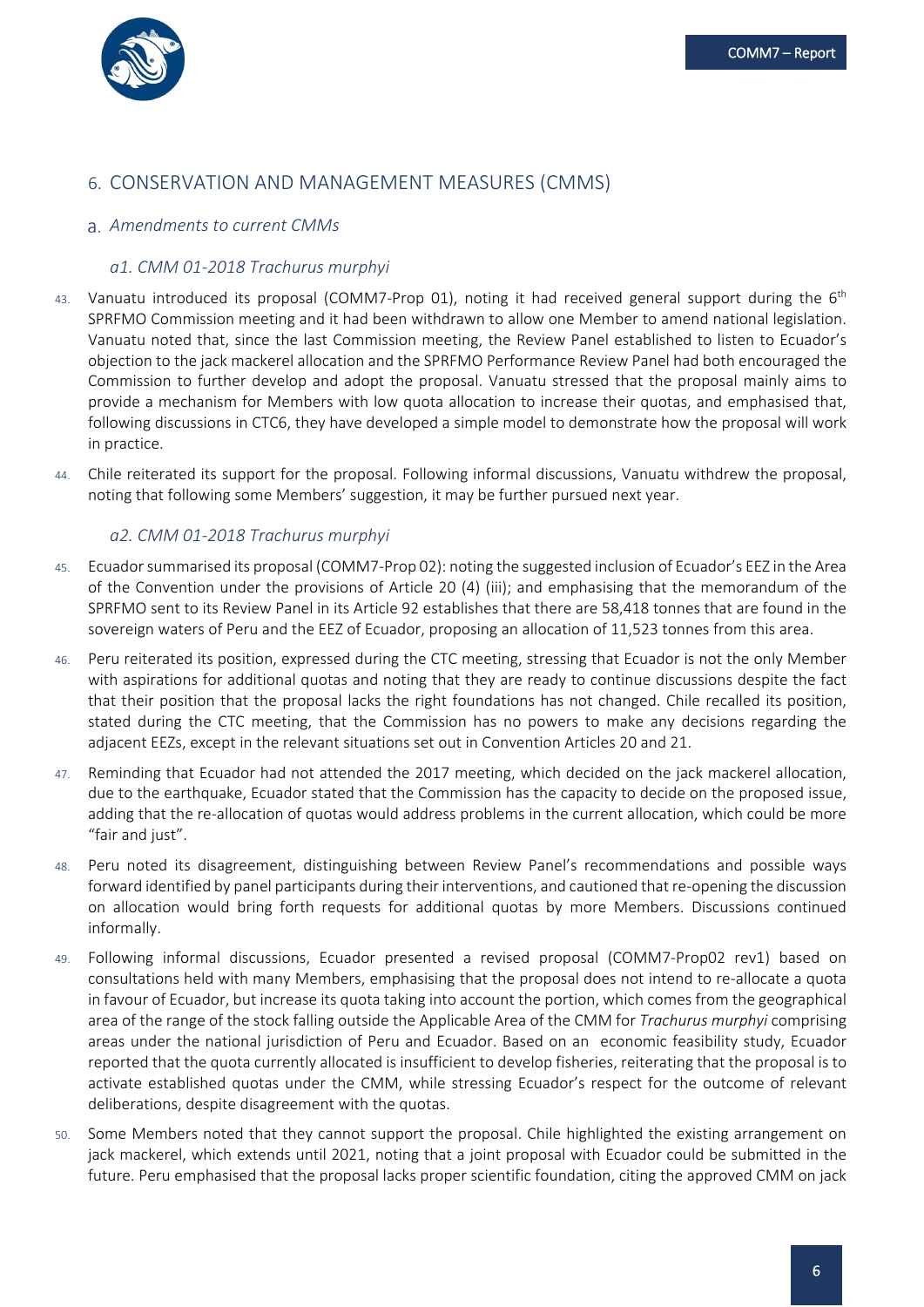

mackerel and relevant SC recommendations. Peru read from a letter from their Minister of Production, which relayed, *inter alia*, interest to maintain positive cooperation with Ecuador but inability to support this proposal.

- 51. Following further informal consultations, Ecuador tabled a revised proposal (COMM7-Prop02\_rev2), decreasing their proposed allocation. Ecuador reiterated that their suggestion: does not affect the allocations of other Members; is fair; allows them as a developing coastal country to develop a necessary fishery; and opens up their EEZ.
- 52. Peru stressed that they have held extensive consultation with Ecuador, noting that taking a decision at this stage is not within their delegation's power, and suggesting arranging a bilateral meeting in February to reach a satisfactory agreement for both Members.
- 53. Chile acknowledged efforts by Ecuador by lowering its aspirations to a proposed allocation closer to historic data. Chile emphasised that they can support the proposal only under the condition that Ecuador and Peru reach a mutually satisfying agreement.
- 54. Some Members stressed that this is a bilateral matter and should be discussed as such. The EU added that a standardised way to address similar cases should be developed. Many Members underscored that having to take a decision on the unallocated portions puts them in an difficult position, urging the two Members to reach a compromise solution in the near future
- 55. After listening to the comments, Ecuador, through a statement, decided to withdraw its proposal, underscoring the openness shown by Peru to continue bilateral discussions in order to reach an agreement. Peru looked forward to a bilateral meeting next month "to close this matter once and for all". The Commission took note of the two countries' constructive engagement, looking forward to a positive outcome.

# *a3. CMM 03-2018 Bottom Fishing*

- 56. New Zealand presented the proposal, tabled together with Australia, on Management of Bottom Fishing in the SPRFMO Convention Area (COMM7-Prop03 and COMM7-Prop03.1), reporting progress made during a working group formed during CTC6, and noting the move from a historical fishing footprint to a spatial management approach for the management of bottom fishing.
- 57. Australia summarised technical measures contained in the proposal, emphasising the aim to enhance protection of and avoid significant, adverse impacts on VMEs in the SPRFMO area, and identifying the need for a system of common rules to improve the measure.
- 58. The Deep Sea Conservation Coalition opined that the approach is still far from precautionary and urged Members to adopt a robust proposal that can withstand increased international scrutiny.
- 59. Gerry Geen, Vanuatu, Chair of the working group on Bottom fishing, reported on developments, sharing that SC Chairperson, Dr. James Ianelli, will join working group sessions to provide insight on the SC's deliberations on the protection of VMEs and the avoidance of adverse impacts. Following further meetings of the working group, Vanuatu shared the opinion that overall understanding of how the measure, in practice, protect VMEs, has improved due to presentations made. He noted that striking a balance between interests in conservation, or level of protection of the VMEs, with interests in continuing bottom fishing are difficult to balance, while generally Members see the measure as an improvement and step in the right direction. Chairperson Urrutia noted that the working group will not continue to meet, and a revised draft proposal will be developed through bilateral consultation.
- 60. Following consultations, Australia and New Zealand reviewed editorial changes in COMM7-Prop03 rev2 and highlighted amendments related to the policy consideration of the CMM. Members exchanged views on: the need for the existing participants in the fishery to prepare a new impact assessment, consolidating the existing scientific work; options for engaging the SC advice, specifically in encounters with VMEs, and ways to use that advice to inform management actions by the Commission; and the provisions around strengthening the review process of the CMM. In particular, some Members noted that the proposed bottom fishing framework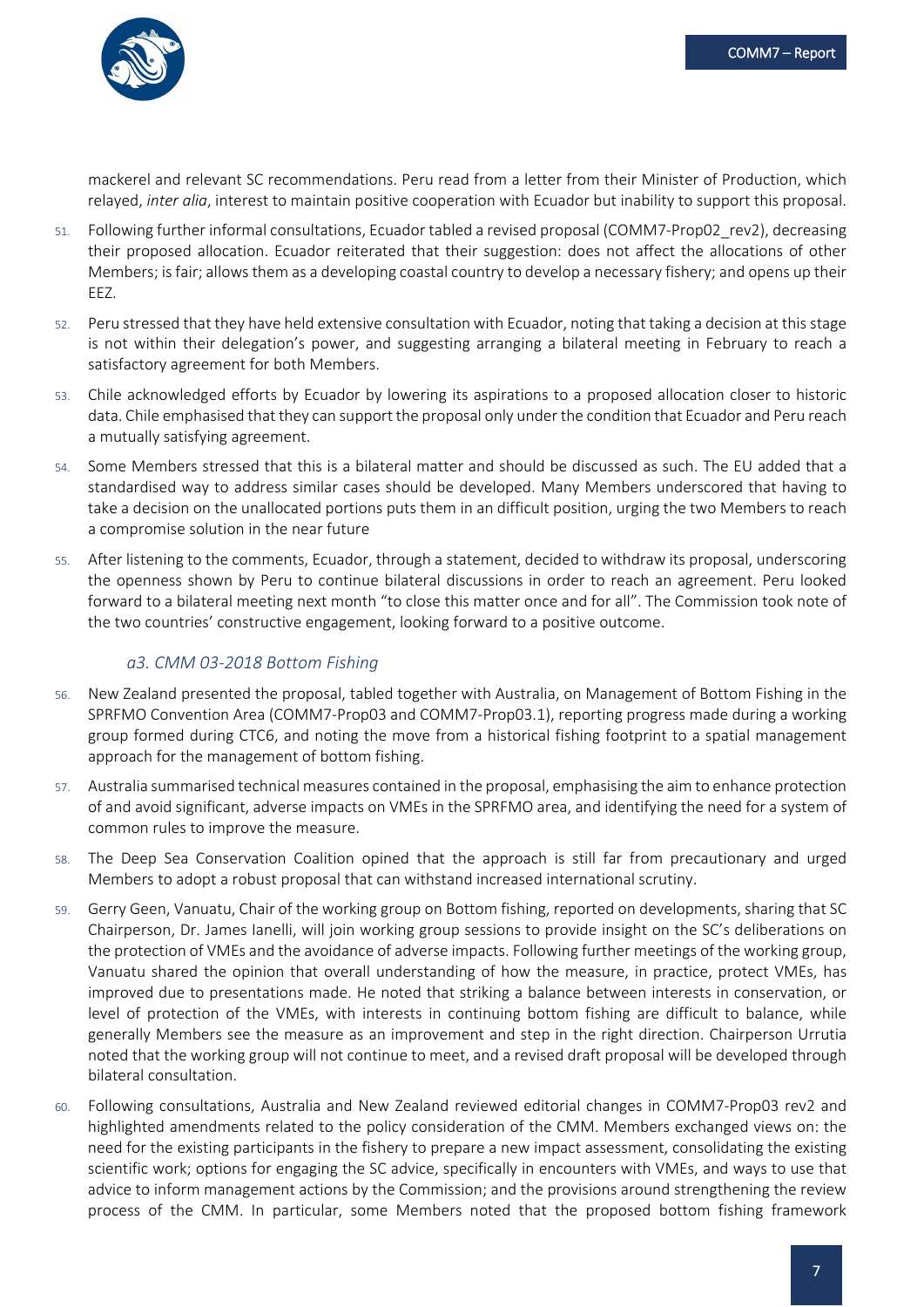

represents an improvement to the current CMM, but expressed concerns about the proposed model, VMEindicator thresholds and the action to be taken following encounters with VMEs.

- 61. New Zealand introduced the amendments to the revised version (COMM7-Prop03 rev4). The EU expressed appreciation for the hard work put into the proposal by the co-proponents and noted that the revised version provides for better protection of VMEs and brings forward the review of the model and the effectiveness and appropriateness of the management measures, in particular those related to VMEs. Following a query by the Russian Federation, New Zealand explained that exploratory fisheries will be regulated under the relevant CMM.
- 62. The Deep Sea Conservation Coalition stressed that this proposal is not a precautionary approach to managing these bottom fisheries and is not consistent with the relevant UN resolution, urging review of the proposal by the SC and Members at the next meeting, and appealing to members of the High Seas Fishing Group to adopt a precautionary approach, despite not being legally required to do so.
- 63. The High Seas Fishing Group stressed that the measure is overly precautionary and wrong, creating obstacles to their commercial operations.
- 64. The Commission adopted the proposal (Annex 7a).

# *a4. CMM 04-2017 IUU List*

- 65. The EU presented the revised proposal (COMM7-Prop04 Rev2), noting that, asconsensus could not be reached on the reference to cross-listing, it was removed. Australia expressed regret over removing reference to crosslisting, while commending the EU on its flexibility, further qualifying that the proposal is already subject to accordance with national laws.
- 66. In view of the positions expressed by some Members, language on actions against nationals involved in IUU activities was amended to be more consistent with, albeit less stringent than, similar provisions of the Convention for the Conservation of Antarctic Marine Living Resources (CCAMLR).
- 67. The Commission adopted the proposal to amend the CMM (Annex 7b).

# *a5. CMM 05-2016 Record of Vessels*

- 68. New Zealand went through the amendments of a revised version of their proposal (COMM7-Prop05 rev1), noting that: the scope of the obligation in paragraph 2 had been expanded, following an insertion by Australia; the obligations regarding first entry have been clarified, the Secretariat would now be required to notify a vessel's current flag state when receiving a notification indicating a flag change; and an obligation for all Members' and CNCPs' fishing vessels to have International Maritime Organization (IMO) numbers, had been expanded to also include vessels below 100 Gross Tonnage (GT).
- 69. Chile supported the amendments, suggesting that Members and CNCPs be allowed some time to adapt with the new obligations regarding IMO numbers.
- 70. Pew Charitable Trusts welcomed the proposal, noting that IMO numbers for smaller vessels, in line with the relevant IMO Assembly decision, provides for accurate vessel identification, which is key to combatting IUU fishing.
- 71. The Secretariat clarified that, regarding compliance, the obligation to include IMO numbers for vessels on the record below 100 GT will be extended in 2020.
- 72. Following discussions, New Zealand presented the amendments in the proposal. China requested clarifications on the description of modifications referenced in the text.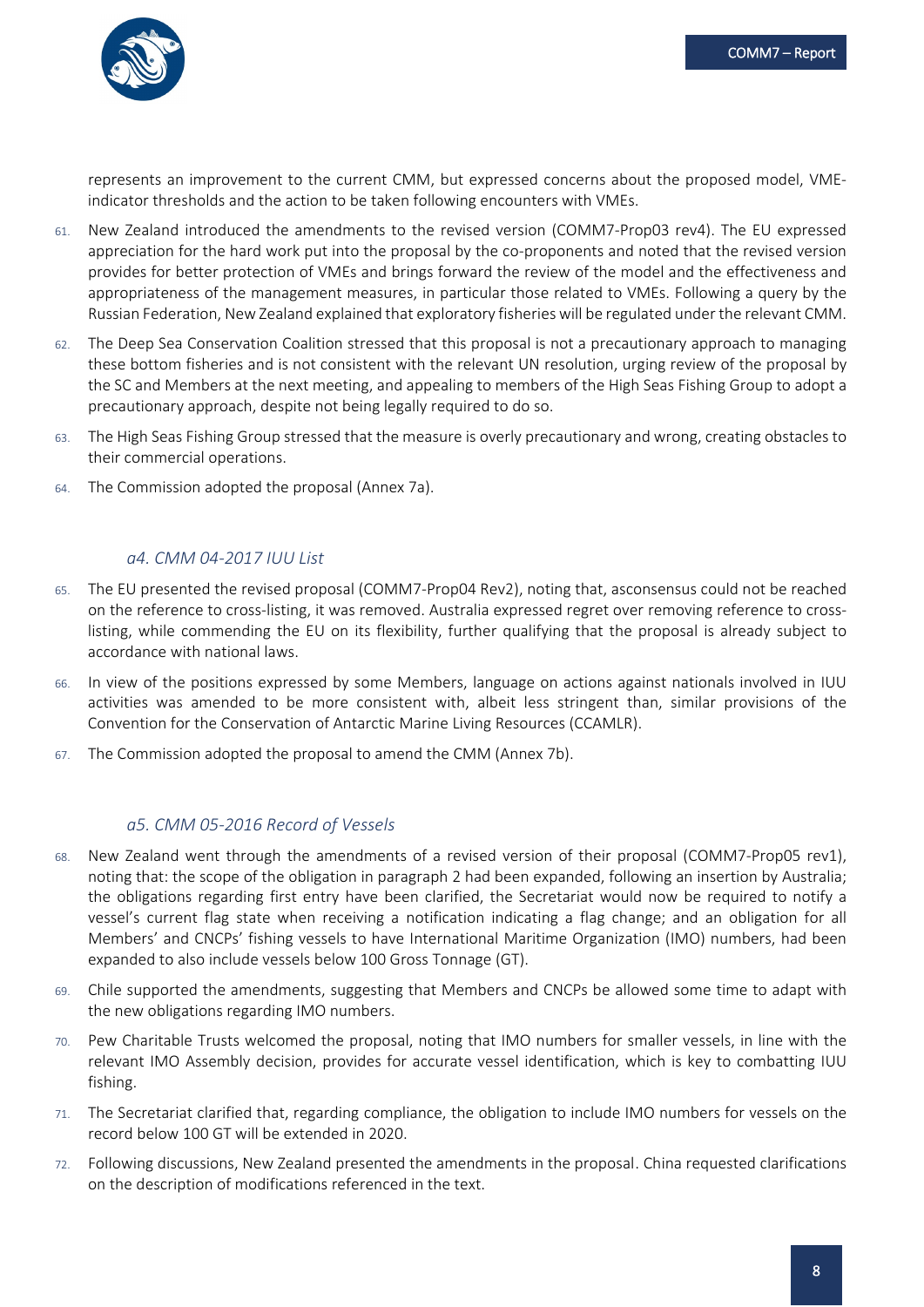

- 73. Following further informal deliberations, New Zealand introduced minor amendments to the proposal. China requested clarifications on a suggested amendment from "flag authorisation start date" to "vessel authorisation start date". Following explanations by the Secretariat, Members decided to revert to the original formulation, also deciding to refer to "flag authorisation end date" for matters of consistency, following a relevant suggestion by Australia.
- 74. Chile requested clarifications on consistency regarding requirements for dates of valid entries in cases of flag change, which the Secretariat provided. With these and a minor amendment proposed by Korea, the Commission adopted the proposal (Annex 7c).

# *a6. CMM 07-2017 Port Inspection*

- 75. The EU presented revisions to its proposal on Port Inspections (COMM7-Prop06Rev2), highlighting additional obligations in the Use of Ports that entry should be denied to a Member's or CNCP's port, to a vessel lacking a valid fishing authorisation, or in cases where there is clear evidence that the vessel has fished in contravention of the applicable SPRFMO obligations. On the additions to the provisions of Members and CNCPs to cooperate for implementation of the CMM, the EU highlighted provisions to share information and, when possible, do so through electronic exchange.
- 76. Some Members proposed including text to increase the minimum port inspection rate from the base of 5%, at an annual rate of 10%, beginning in 2020, noting that a robust framework will improve fishery management. Chinese Taipei voiced concern on the increase of minimum port inspection rate, sharing, that the inspection of foreign carrier vessels can take up to 10 days by monitoring the whole landing process, which poses significant enforcement burdens. Some other Members agreed with challenges raised by Chinese Taipei, saying they do not support the New Zealand proposed amendment. As no consensus could be reached, New Zealand accepted to withdraw the proposed increased minimum port inspection rate and committed to continue relevant work intersessionally.
- 77. The Russian Federation said that in the section on Port Inspections, reference should be made to 'fishing vessels' rather than just 'vessels.'
- 78. Chile expressed full support for the revised proposal and all of its amendments. Pew Charitable Trusts also welcomed the proposal.
- 79. China reiterated the position that the application of this CMM should be within the existing domestic legal framework of the Members.
- 80. The Commission adopted the proposal (Annex 7d).

## *a7. CMM 08-2013 Gillnets*

- 81. The EU presented the second revision of its proposal (COMM7-Prop07Rev2), drawing attention to editorial changes and noting the inclusion of CNCPs, in addition to Members, in the description of responsibilities of the measure.
- 82. Australia suggested further including a provision to ensure that all gillnet fishing gear on board is stowed while in the Convention Area. Following concerns raised on challenges in determining compliance, raised by Chile and the New Zealand High Seas Group, the proposal was retracted so it can be refined and raised at another meeting.
- 83. The Russian Federation suggested that 'flagged vessels' be further clarified as 'flagged fishing vessels.' With this amendment, the Commission adopted the proposal (Annex 7e).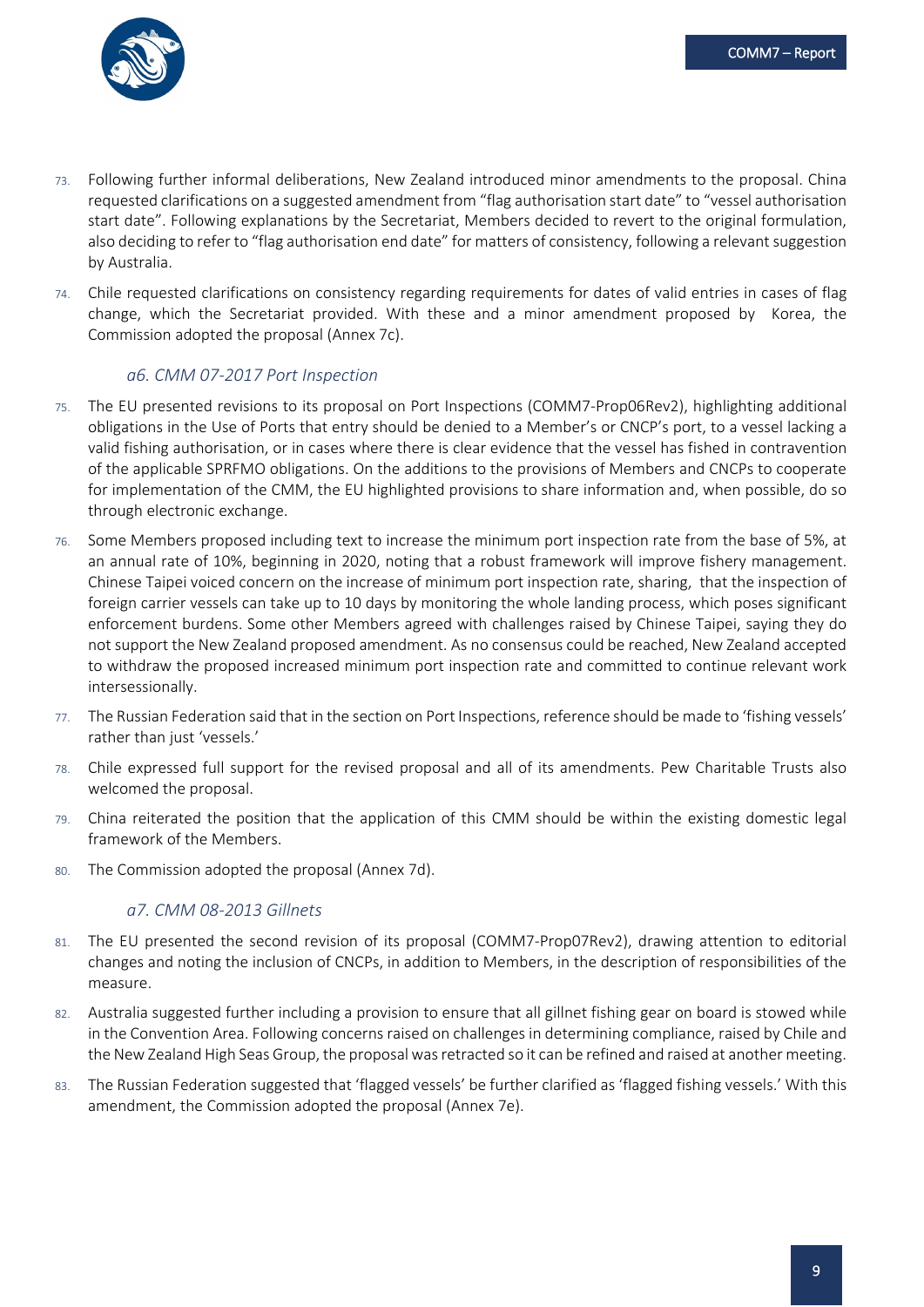# *a8. CMM 10-2018 Compliance Monitoring Scheme*

- 84. The EU presented its revised proposal (COMM7-Prop 08), noting it changes the period of coverage by the CMS in order to better align it with other submission deadlines, and reminding Members that the CTC had suggested adoption. Peru supported the proposal.
- 85. The Commission adopted the proposal with no further comments (Annex 7f).

# *a9. CMM 11-2015 Boarding and Inspection*

- 86. The US introduced its proposal (COMM7-Prop 09), stressing that it sets SPRFMO-specific measures for boarding and inspection, recalling a relevant recommendation by the Review Panel. The US noted that they will continue engaging interested Members to address outstanding issues, including prioritisation of High-Seas Boarding and Inspection (HSBI) activities, use of force and settlement of disagreements.
- 87. Many Members supported the proposal and looked forward to starting the discussion on the proposal's technical issues, with a view to reaching consensus. Chinese Taipei emphasised that the proposal is in the scope of this Convention, since the Convention did not exclude the right of fishing entities or CNCPs to participate in the HSBI procedures, and requested that the proposal should be read in good faith by all the Members. China reiterated its position about the HSBI programme is only for contracting Parties, in accordance with the Convention. The Cook Islands drew attention to a Register, currently bracketed in the proposal, noting it is important in the HSBI scheme.. Discussions continued in a working group.
- 88. The USA shared continued progress on the technical aspects of the proposal and noted remaining overarching issues to be resolved.
- 89. Following consultations, the USA withdrew the proposal in order to continue relevant work intersessionally, noting that despite significant progress, differences in opinions remain. Commission Chairperson Urrutia and many Members expressed support and appreciation for the dedicated effort by the USA, and specifically to Michael Tosatto, in improving the technical aspects of the proposal and further expressed hope to have a revised proposal for next year's meeting.

# *a10. CMM 12-2018 Transhipment*

- 90. The EU presented its proposal (COMM7-Prop10) to amend CMM12-2018 on the regulation of Transhipment and Other Transfer Activities, noting that, following discussions in the CTC, comments were received, with one Member having a different approach to transhipment.
- 91. China expressed doubts about whether managing fishing activities outside the Convention Area had solid legal basis. Many Members considered that the Commission has the appropriate powers to regulate SPFRMOmanaged resources. The US emphasised that several of the Convention's provisions demonstrate that constraining measures in a geographical area is not the intent, adding that transhipment anywhere at sea must be between vessels on the SPRFMO Record of Vessels. Australia and Chile agreed there was no doubt as to the Commission's competence to regulate transhipment of SPRFMO resources outside the Convention Area.
- 92. The Russian Federation noted that if catches are taken in the Convention Area and transhipment takes place in the EEZ of a third country, it will be difficult to find SPRFMO-identified carrier vessels. Chairperson Urrutia clarified that this is an implementation problem. Australia underscored the need for visibility and traceability, and noted that the amendment proposed would result in more carrier vessels seeking to be included on the SPRFMO Record of Vessels, thereby addressing the issue identified by the Russian Federation. Australia noted further that if there are implementation issues, the Commission could limit transhipments to the Convention Area.
- 93. Many Members supported the proposal, stressing that the Commission has the authority to manage resources caught in the Convention Area, anywhere in the world. Peru added that Members should agree to cooperate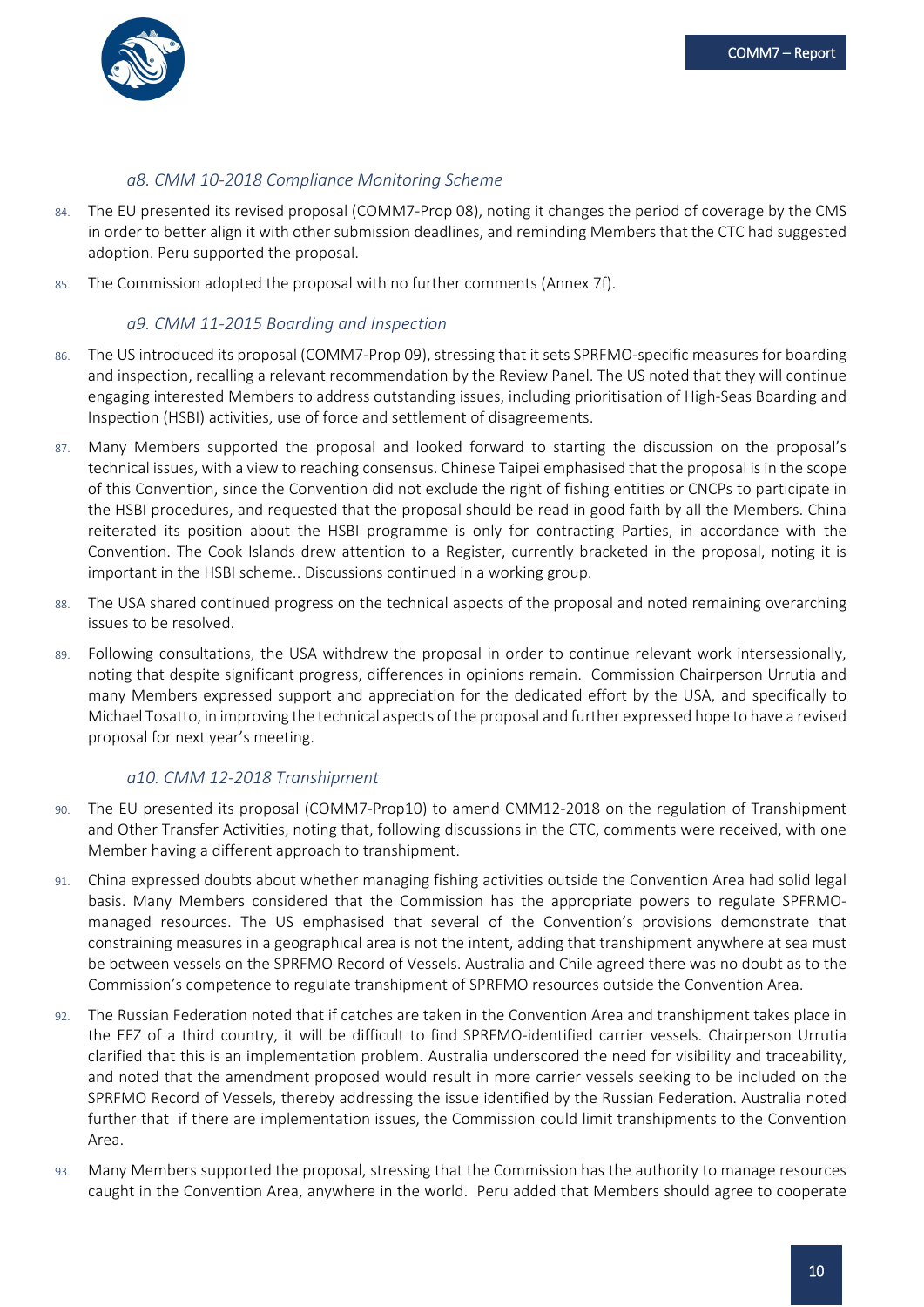

with the Commission to ensure that SPRFMO resources are traceable and properly supervised. The Pew Charitable Trusts welcomed the proposal, emphasising how it is improving the traceability of transhipment.

- 94. Some Members also noted it would incentivise registration to the Record of Vessels, which is included in the rules of transhipment. The Cook Islands noted that, under national legislation, they can act against their flag vessels anywhere in the world, noting that it would be preferable if SPRFMO could have similar jurisdiction on matters under its remit.
- 95. Korea reminded Members that they have provided language to address exceptional situations.
- 96. Following informal discussions, no consensus could be reached and the proposal was not adopted.

## *a11. CMM 13-2016 Exploratory Fisheries*

- 97. Australia introduced the proposal (COMM7-Prop11), jointly submitted with New Zealand, noting that the proposed amendments are consequential amendments to the proposed updated bottom fishing CMM and better clarify whether proposals should be assessed under the CMM on bottom fishing or the one on exploratory fisheries.
- 98. The Commission adopted the proposal (Annex 7g).

#### *a12. CMM 16-2018 Observer Programme*

- 99. New Zealand, Chair of the working group created by the CTC to further advance discussions on the Observer Programme, reported back on deliberations. New Zealand stressed that, following 3 meetings of the working group, there is general willingness to adopt the CMM on the Observer Programme during this meeting. New Zealand further noted that the accreditation process has been discussed and additional proposals on the Annex and the minimum Observer coverage level for fisheries with no fishery-specific CMM in force were being further considered Discussions continued in the working group on outstanding issues.
- 100. Following consultations, New Zealand reported on the working group's deliberations, noting that a revised document had been produced, and that paragraph 4 regarding minimum level of Observer coverage for fisheries with no fishery-specific CMM in force was still outstanding.
- 101. China stressed that the purpose of the Observer Programme is to supply scientific information, and the information can be collected in various ways. Furthermore, the financial implications of such measures should be also taken into account requesting to take the decision with caution. Many Members recalled that, according to Article 28, the purpose of the Observer Programme was broader than that suggested by China.
- 102. The USA noted that the relevant text sets important provisions for collecting necessary information, noting the exclusion of reefers and supply vessels and that the alternative formulation of paragraph 4 provided offers a non-binding requirement.
- 103. Korea reiterated their concerns over the minimum level of Observer coverage, stressing that it is difficult to accept an obligation that they will not be able to comply with, and noting that they could agree with the nonbinding alternative suggestion if the coverage level is decreased to 5%. Chinese Taipei stated the minimum level of Observer coverage of squid jigging fisheries shall be calculated on scientific basis, and suggested the minimum level of Observer coverage of squid jigging fisheries could be 5% or lower.
- 104. Australia underscored and appreciated the flexibility that Members have shown in the discussions, and the willingness to explore a variety of means to verify data and encouraged these Members to accelerate efforts in this regard. Australia noted its strong support for two supplementary documents, annexed to the proposal (COMM7-Prop12 rev4), on engaging an Observer Program Accreditation Evaluator.
- 105. The Cook Islands said they cannot accept the exclusion of reefer and supply vessels from the application of the measure. Some Members stressed that the Observer Programme is more science-related than compliancerelated. Peru noted that a minimum amount of scientific data and information were required to properly assess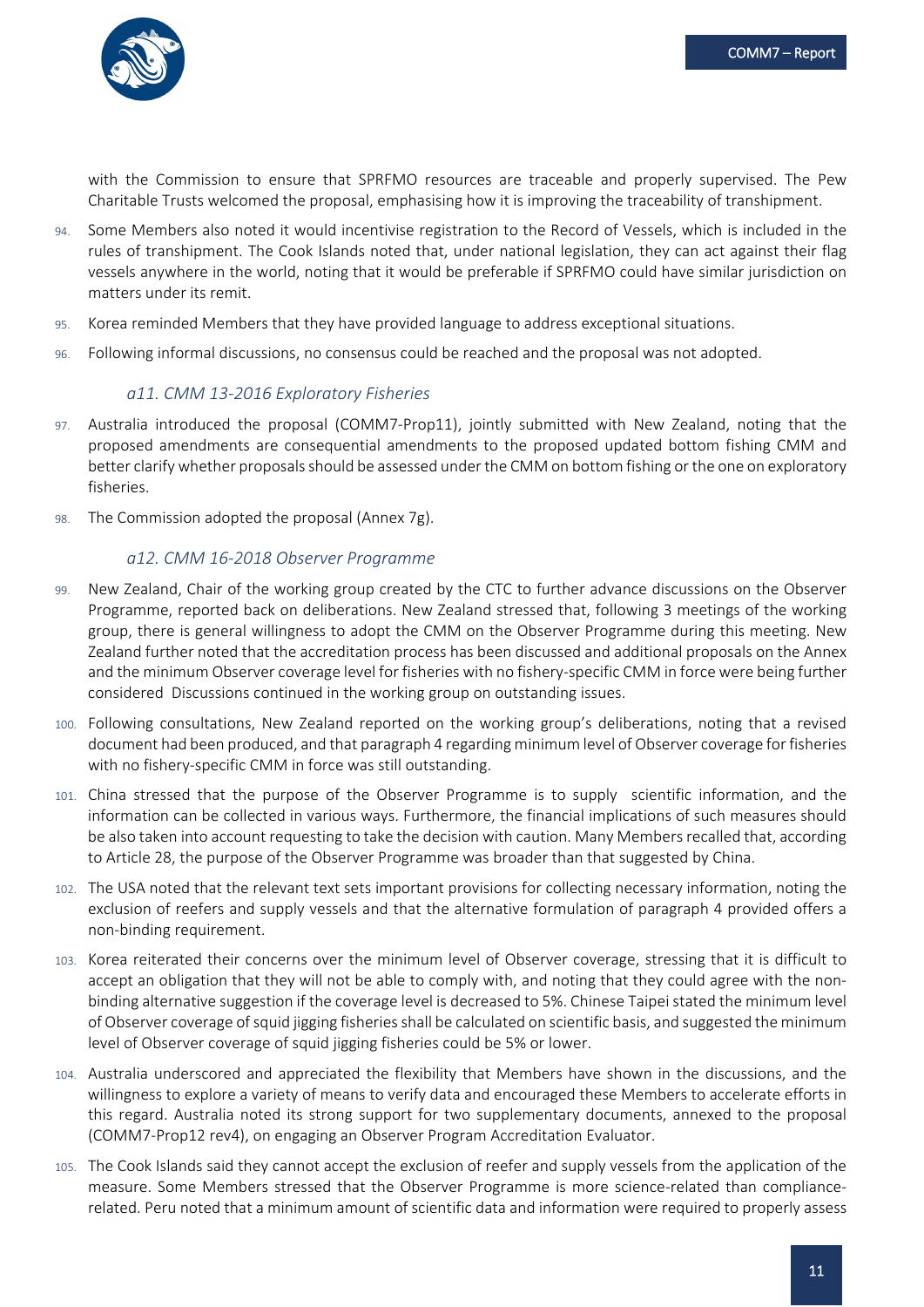

the minimum coverage level and called for flexibility in the Observer Programme to allow for additional information and deliberations.

- 106. Chile suggested a way forward by establishing a lower minimum Observer coverage percentage of 5% and mandating the SC to provide clear advice on the matter. New Zealand supported a minimum Observer level of coverage for all SPFRMO fisheries, noting that, in addition to scientific data, Observers provide information, which support the functions of the Commission and its Subsidiary Bodies. New Zealand further noted, as a potential compromise, that the SC could be tasked to provide advice.
- 107. Peru clarified that the minimum Observer coverage level in the proposal refers to species for which no fisheryspecific CMM is in place, noting that any decision can be modified through a future CMM for squid. Peru further stressed the complexity of squid fishery, emphasising that needed data on length frequency distribution and sexual maturity can only be obtained through Observers. Korea suggested having further in-depth discussions on the issue in a future SC meeting.
- 108. The Committee for the Sustainable Management of the Southern Pacific Jumbo Flying Squid (Calamasur) stressed that stock assessment attempts for squid are hampered by lack of scientific information.
- 109. Colombia highlighted the importance of establishing a minimum Observer coverage percentage and stressed the necessity of carefully determining this percentage to ensure representative sampling. Colombia provided an example in the framework of the Inter-American Tropical Tuna Commission where the scientific staff has established that, with respect to longliners, there has to be at least a 20% coverage in order to ensure representative sampling. China noted that the nature of the squid jigging fishery is very different to the tuna fishery and that this was not an appropriate example.
- 110. Following consultations, New Zealand introduced further amendments to the proposal (COMM7-Prop12 rev5), noting that the Commission had decided to encourage Members and CNCPs to undertake their best efforts to have Observers on board their fishing vessels (excluding reefer and supply vessels) flying their flags and fishing for fisheries resources in the Convention Area for which there is no fishery-specific CMM in force. The SC shall provide advice to the 8<sup>th</sup> meeting of the Commission in 2020 on the appropriate levels of Observer coverage for these fisheries. New Zealand highlighted a further revision, proposed by the EU, noting that the Secretariat, rather than Members, shall evaluate the proposals received on the Observer Programme Accreditation Evaluator, according to the relevant criteria. Executive Secretary Dr. Rodriguez remarked that, following the Performance Review Panel's relevant recommendation, should the Observer Programme go through, an additional person should be added to the Secretariat, noting that relevant discussions will be held under the budget agenda item.
- 111. The Russian Federation queried budgetary implications, with Executive Secretary Dr. Rodriguez explaining that the relevant expenses will be covered by the EU contribution of 150,000 Euros for the first year, and Members' contributions will be requested after that period.
- 112. Members expressed their appreciation to Don Syme and Kirstie Knowles, Chair and Co-chair of the Working Group for excellent work and, following minor amendments, the Commission adopted the Observer Programme CMM (Annex 7h), its annexes, the call for proposals for a SPRFMO Observer Programme Accreditation Evaluator (Annex 7i), and the relevant process for tender evaluation (Annex 7j).

# *a13. CMM 01-2018 Trachurus murphyi*

- 113. The Secretariat presented COMM7-WP18, as updated by SC advice.
- 114. The Commission adopted an amendment to paragraph 9, recognising that catch entitlement transferred to a Member or CNCP that consents on applying this CMM in areas under its national jurisdiction, according to Article 20(4) (a) (iii), may catch this entitlement either in the Convention Area or in its EEZ. With this amendment, the Commission adopted the proposal (Annex 7k).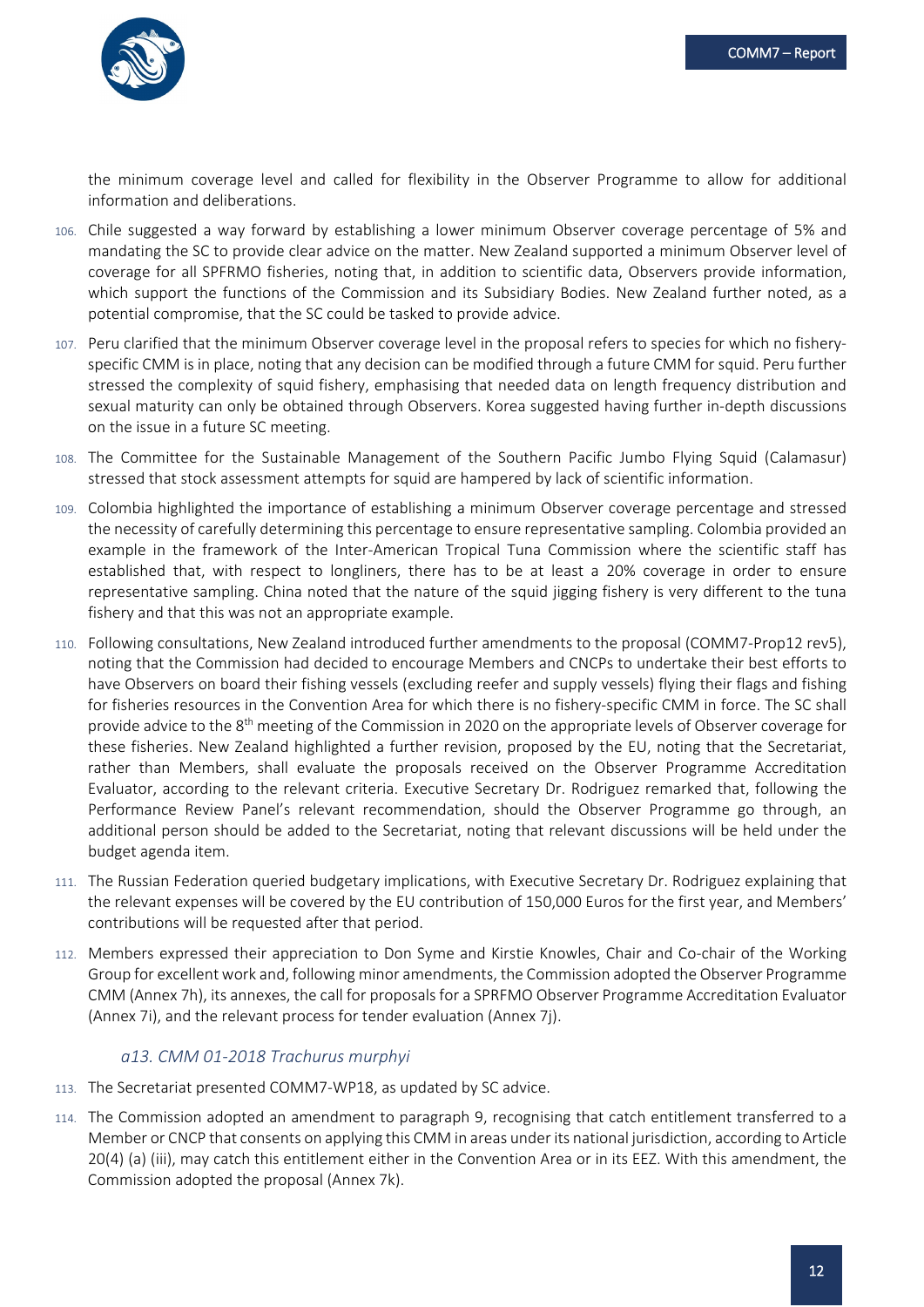

# <span id="page-15-0"></span>*New CMMs*

# *b1. CMM for Exploratory Toothfish Fishing in the SPRFMO Area (NZ)*

- 115. New Zealand introduced its proposal (COMM7-Prop13 and COMM7-Prop13.1), noting it is an extension and expansion of its previous successful exploratory fishing activities. Providing the details of the proposal, New Zealand stressed that SC6 had recognised the relevant scientific benefits and advised that the proposal met all the assessment criteria.
- 116. Australia encouraged New Zealand to maintain close links with the Commission on the Conservation of Antarctic Marine Living Resources (CCAMLR), including on reporting requirements if the proposal goes through and, with the Russian Federation, requested clarifications on the proposed TAC of 220 tonnes. New Zealand responded that CCAMLR's catch documentation scheme will be applied and that the TAC had been considered appropriate by the SC.
- 117. After discussing its proposal informally with Members, New Zealand proposed a reduction in the catch limit from 220 tonnes to 140 tonnes.
- 118. The Commission adopted the CMM (Annex 7l).

# *b2. CMM for Exploratory Toothfish Fishing in the SPRFMO Area (EU)*

- 119. The EU introduced its proposal (COMM7-Prop14 rev1), noting it allows for exploratory bottom longline fishing for Patagonian toothfish (*Dissostichus eleginoides*) in the High Seas area of the South Tasman Rise, which straddlesthe Australian EEZ. The EU highlighted the TAC of 45 tonnes in a single trip of maximum 21 consecutive days. The EU added that the issues that the SC had flagged during prior submission had been addressed, pointing to a detailed risk assessment on bycatch interactions and interactions with VMEs, and CCAMLR-consistent conservation measures and documentation scheme.
- 120. New Zealand acknowledged the honest attempt to address deficiencies, noting that its preferred process would be for the SC to re-evaluate whether the proposal is fully compliant with relevant CMM13 requirements.
- 121. Australia expressed some doubt that the area would be toothfish habitat and also noted the high presumed abundance of vulnerable deepwater sharks and emphasised the need for a high standard of bycatch mitigation. Australia noted that the relevant part of their adjacent EEZ is closed for fishing, and expressed that, should there prove to be toothfish, that cooperation as the relevant coastal State would be important. Australia appreciate the EU's offer to cooperate with neighbouring jurisdictions, should the proposal be acceptable.
- 122. The EU recalled that the SC Report states that revisions to this proposal would be submitted to the Commission.
- 123. In response to the concerns raised by Australia and New Zealand, the EU presented amendments to its proposal (COMM7-Prop14 rev2), noting that the scope has been broadened to also include Antarctic toothfish, and the bycatch rules have been adjusted to address shark-related concerns. Australia expressed some continued concern with the bycatch rules, but acknowledged that with the data that would be obtained this year, it would assist the SC in reviewing the risks posed to deepwater sharks and any alternate appropriate management action.
- 124. The Commission adopted the proposal (Annex 7m).

## *b3. CMM for Enabling Research in the SPRFMO Area*

- 125. New Zealand presented its proposal (COMM7-Prop15 and COMM7-Prop15.1), emphasising that it intends to cover research activities in the Convention Area and constitute a starting point to carry out research activities that are unlikely to impact on the status of fisheries resources.
- 126. Peru expressed interest to work intersessionally to further advance the proposal, noting that the next SC meeting offers a good opportunity in that respect. Following informal discussions, New Zealand formally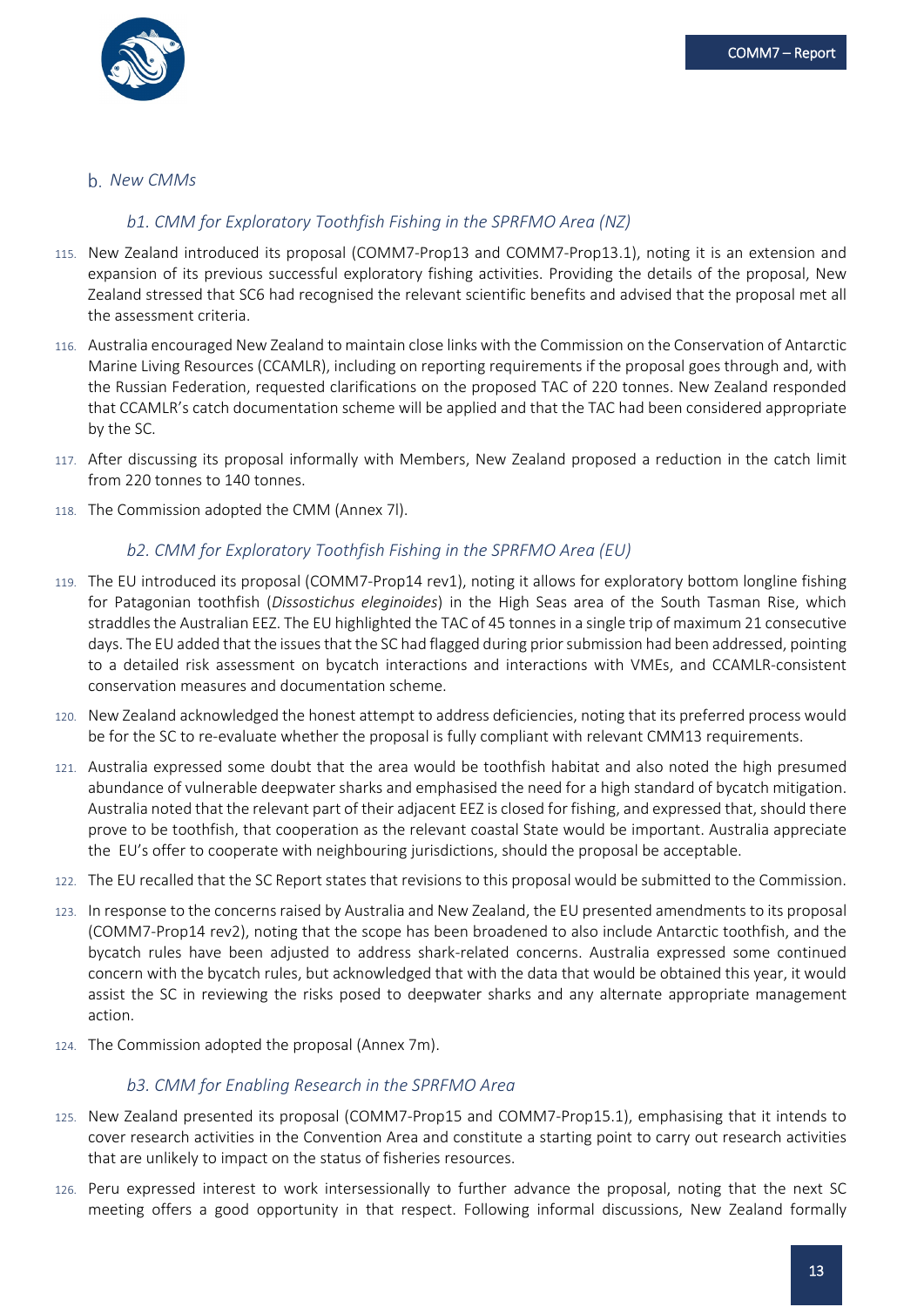

withdrew the proposal, noting that Chile, Australia and Peru expressed interest to participate in further intersessional work.

#### *b4. CMM for Deepwater species in the SPRFMO Area*

- 127. This proposed new CMM, put forth by Australia and New Zealand, was discussed in conjunction with Prop 03 on bottom fishing. Australia presented the proposal (COMM7-Prop16 and COMM7-Prop16.1), noting that it aims to ensure the long-term conservation and sustainable use of deepwater fishery resources, including target fish stocks as well as non-target or associated and dependent species. The proposal contains proposed TAC for stocks of orange roughy (*Hoplostethus atlanticus*), based on SC advice.
- 128. Australia and New Zealand then presented their significantly different suggested allocations for the Tasman Sea, the Louisville Ridge, the Westpac Bank, and the South Tasman Rise (COMM7-Prop16.2 and COMM7-Prop 16.3 respectively). New Zealand drew attention to relevant criteria in the Convention: historic catch and fishing patterns; contribution to science; contribution to conservation and management, and with respect to the Westpac Bank the interests of coastal states in straddling stocks as well as Article 4.Australia explained that its proposed allocation reflected its views that: there is a fundamental presumption that the high seas are for sharing; that Australia satisfies multiple criteria in Article 21(1) in respect of every feature in question; that while historical catch is important, it cannot be relied upon exclusively to determine allocation; that low catch, or no catch, is not a basis to exclude a Member from a SPRFMO fishery; that overfishing should never be rewarded; and that the existing bottom fishing measure, which constrained where and how much Australia could fish, made the playing field for the allocation negotiation uneven. Australia indicated that the ultimate priority was to adopt the new catch limits, and that if an allocation outcome could not be reached, an Olympic (competitive) model could be implemented. New Zealand emphasised that such a model would pose challenges for conservation, as well as for the Secretariat to manage, suggesting arbitration as a possible alternative approach.
- 129. Korea and Ecuador emphasised that a Member should be able to participate in the fishery before asked to make contributions in the scientific aspects of conservation and management.
- 130. Chile noted it will participate in the discussions, expressing hope for a consensus decision. Peru remarked that while the allocation looks straightforward as it should be based on the 10 criteria of Article 21, "the devil is in details", stressing the difficulty to quantify the 9 criteria other than historic catches, which spills over discussions on allocation of other resources as well.
- 131. The Commission convened a WG, chaired by Kate Sanderson (Faroe Islands) and co-chaired by Andrés Couve (Chile) and Jorge Csirke (Peru) to address the allocation of orange roughy stocks in four areas of the Convention Area. Two different proposals for allocation put forward by Australia and New Zealand were discussed in the WG format as well as in a series of bilateral and trilateral meetings between the WG Chairs and the proponents, with the aim of developing a single proposal for decision by the Commission. Discussions resulted in a revised proposal (COMM7-Prop16 rev1) put forward by the Chair, based on advice from the WG chairs.
- 132. In commenting on the new proposal, the WG chair highlighted that careful consideration had been given to the extent to which all allocation criteria in Article 21, as well as Article 4 applied, noting that both Parties fulfilled most of the criteria, with the exception of those related specifically to developing states. The WG chairs had concluded that a proposed allocation of 100% to a single Party in the Convention Area (Westpac Bank) was not an acceptable starting point. Resolving this matter had therefore been key to furthering discussion on allocation in other areas. Discussion had also underlined that the desire to ensure economic viability for individual vessels was not a criterion for allocation. The WG chairs had, however, suggested to include in the proposed measure the same provisions for transfers of allocated quotas as have been applied in the CMM for jack mackerel, in order to help enable full utilisation of the resources within the framework of the proposed measure.
- 133. The WG chair thanked her co-chairs for their invaluable assistance and expertise in the process, as well as the delegations of Australia and New Zealand for their willingness to engage in frank and open discussions on what had been a difficult and protracted issue. She stressed the importance for the Commission of reaching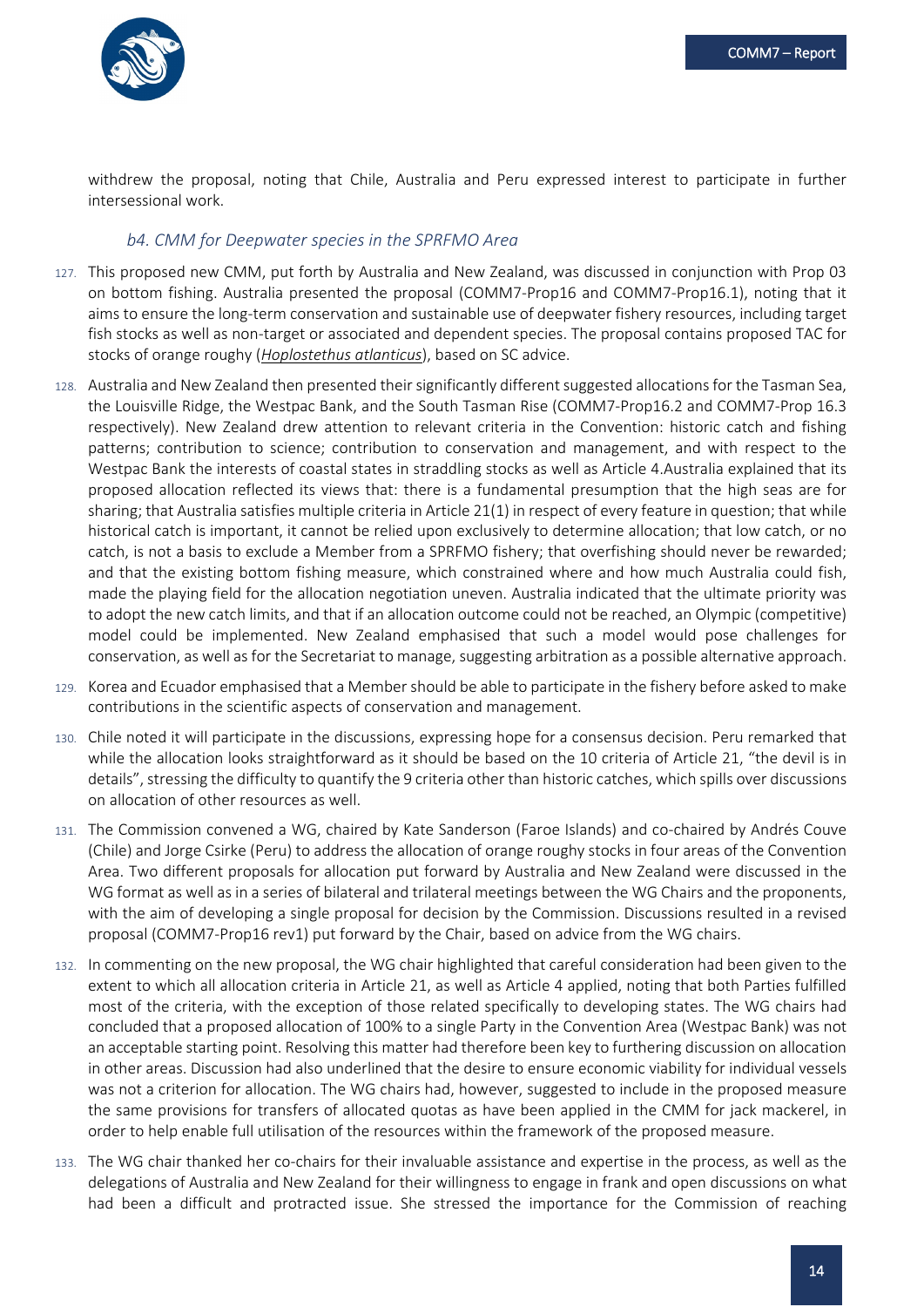

agreement on a new measure and noted that an agreed allocation of orange roughy in international waters would not only be breaking new ground for SPRFMO, but also more widely. Chairperson Urrutia informed Members that the new proposal has been circulated. The Russian Federation offered editorial amendments and China queried the CMM's title and the yearly catch limits' renewal.

- 134. New Zealand offered clarifications and added that, although the tabled proposal is not what they sought, they could accept the Commission's decision. Australia noted that the proposal is challenging as it may compromise Australia's ability to keep fishing, and that it was less than what they sought. After emphasising that "it is not a result we can embrace, but a result we sincerely respect", Australia accepted the Chairperson's proposal, reaffirming its strong relationship with New Zealand.
- 135. The Deep Sea Conservation Coalition highlighted the need for a specific review period for the SC to assess and recommend catch limits for non-target-species in the near future.
- 136. Chile suggested clarifying that the quantities referenced in the document regarding other target and non-target species refer to the evaluated area. Following a remark by the EU, Australia highlighted a provision for transferring part or all of the entitlement, similar to the jack mackerel CMM.
- 137. Peru supported adoption and highlighted the steps taken in the Working Group to address this "difficult, yet rewarding, exercise" to be taken into account in future relevant deliberations.
- 138. Chairperson Urrutia thanked all Members involved for their good will, noting that this is a good outcome for the Commission. The Commission adopted the proposal as tabled by Chairperson Urrutia (Annex 7n).

# *b5. CMM on Marine Pollution*

- 139. The EU introduced its proposal (CTC6-WP05 rev2), originally part of the proposal to amend the existing CMM on Gillnets, and developed as a self-standing proposal for a new CMM during CTC6, highlighting inclusion of comments made by New Zealand to broaden the scope. New Zealand outlined the expansion to consider beyond abandoned, lost and discarded fishing gear through the introduction of preambular paragraphs that reference: the Sustainable Development Goal 14 (SDG14-life below water); the London Convention and the 1996 Protocol regulating dumping of wastes in the sea; and other provisions under the International Convention for the Prevention of Pollution from Ships (MARPOL) to include marine pollution oil, sewage and air pollutants from ships at sea. In addition, New Zealand pointed out inclusion of new text to encourage research in marine pollution and further education and training programmes.
- 140. Following consultations, the EU stressed that the proposal introduces amendments consistent with the International Convention for the Prevention of Pollution from Ships (MARPOL), including non-binding provisions for marine pollution other than plastic.
- 141. Chile queried a provision on "adequate port reception facilities", where plastics, stored at vessels, would be discharged. The EU responded that this obligation refers to the fishing vessels, thus not imposing additional obligations to the port State. Following a suggestion by China for incineration on board, the EU noted that it could be an option as long as the ashes are kept on board, with the Deep Sea Conservation Coalition drawing attention to relevant MARPOL's Annex 6, Regulation 16 provisions on shipboard incineration.
- 142. Korea indicated that it could go along with the adoption of the proposal, if all the other Members and CNCPs had no objections, although it still had some doubts as to whether it is appropriate for an RFMO to adopt a CMM of this nature. Korea further emphasised that this case should not affect Korea's position in future discussions on similar issues in other RFMOs. The EU responded that the effects of plastics on ecosystems constitute a threat to species under SPRFMO management, thus justifying such decisions.
- 143. The Commission adopted the proposed CMM (Annex 7o).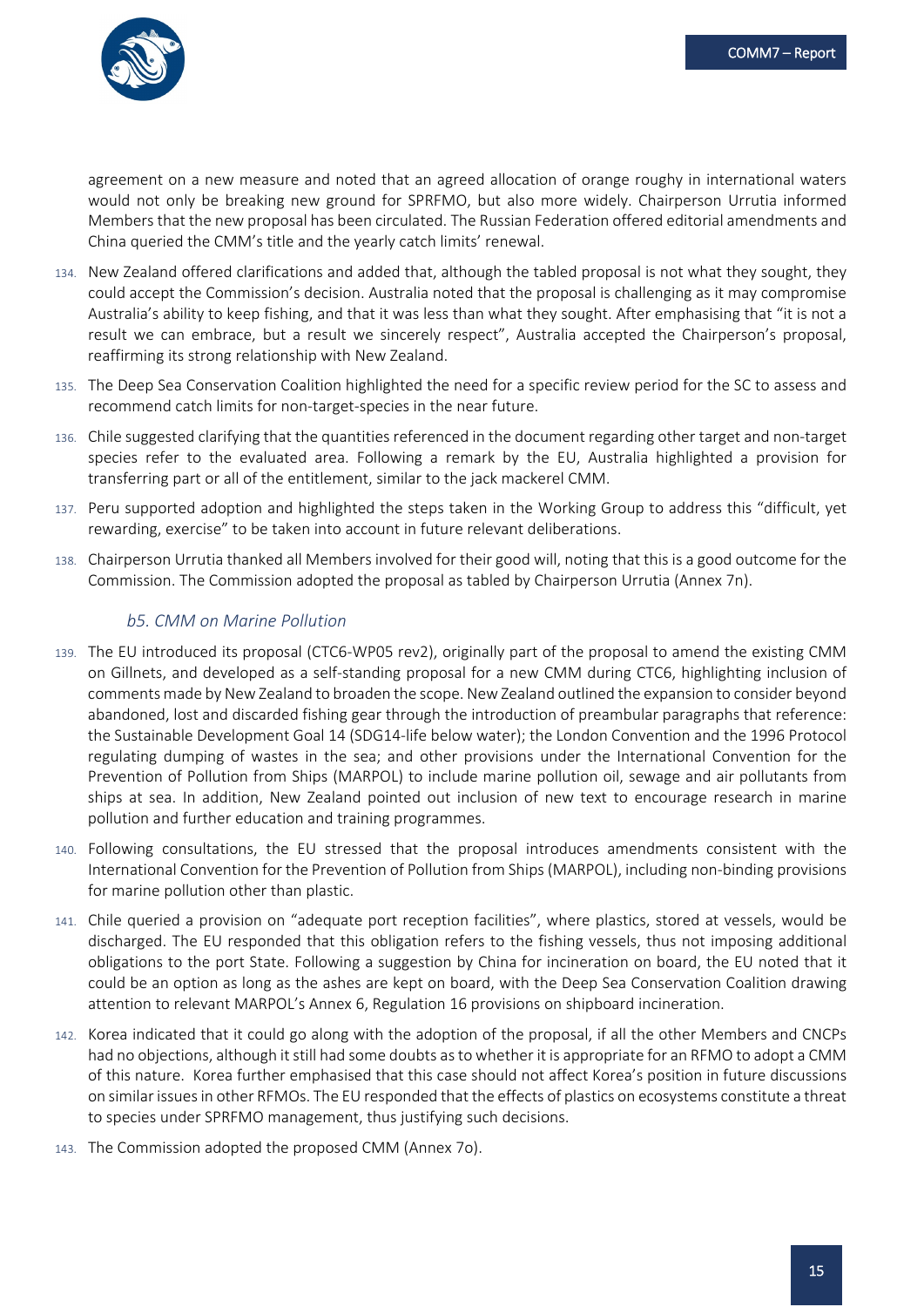

# <span id="page-18-0"></span>*CMMs for review in 2019*

# *c1. CMM 14b-2018 Exploratory Potting*

- 144. The Cook Islands presented its proposal, urging for the special case of Small Island Developing States (SIDS) to be recognised, and noting that most of the requirements, posed by the SC, have been satisfied, with the rest being a matter of interpretation.
- 145. The operator, Great Southern Fisheries (GSF), presented the technical part of the proposed exploratory potting, offering extensive details on, among others: the scientific providers; data collection, analysis and dissemination; actions to minimise environmental impact; vessel conversion and preparation; VMS unit and camera details; fishing gear details; and suggested trips and allowable catch. He further addressed the SC comments, elaborating on: the discussion on the biomass estimation and the TAC; the interaction with VMEs; and specificities of the camera study. He concluded by stressing that currently everything is based on assumptions as the necessary data are not available, and urging not to allow the withdrawal of an already accepted CMM before data collection, as this would set a bad precedent for future exploratory initiatives.
- 146. Peru opined that the modifications introduced address most, if not all, the concerns raised by the SC, and supported the adoption of the CMM, adding that the SC will have the opportunity to review the first results of this exploratory fishery and advise in the next Commission meeting whether the fishery may continue.
- 147. Chile expressed concern, noting that not all relevant criteria of the CMM on exploratory fisheries were met. Some Members drew attention to the 3 options to take a precautionary approach to the TAC, recommended by the SC. Australia said that, notwithstanding the development points that they take seriously, they are concerned with the Commission's credibility if it establishes rules for exploratory fisheries and contradict them on the first implementation instance, noting the Performance Review Panel's criticism of the Commission's failure to apply the requirements of its exploratory fisheries framework to this proposal in 2018. Australia further: noted that the TAC seems to be more a commercial than an exploratory quantity, requesting consideration of the SC recommendation to substantially lower it; and, with some Members requesting formal submission of the additional information provided by the proponent.
- 148. Ecuador stressed they have no opinion about the TAC as no relevant data are available, offering support in that respect. The Russian Federation stressed the importance of scientific data and noted that the TAC seems high, suggesting carefully examining the scientific advice on this matter to reach consensus.
- 149. Noting that the proposal involves the development of a commercial operation, the USA stressed that the suggested TAC is a reasonable amount for a private enterprise to take up this exploration activity. China stressed the need for data to decide whether the catch limit is high or low, suggesting a revision of the CMM according to SC advice and expressed hope this fishery can start as soon as possible.
- 150. Vanuatu expressed concern regarding the Commission approving the CMM last year and, following significant investments by the proponent, introducing important changes this year, querying the message that this sends to industry.
- 151. The Deep Sea Conservation Coalition noted the recommendation of the Performance Review Panel that the Commission should apply the CMM on exploratory fisheries to all new proposals.
- 152. The Cook Islands introduced the amendments in their proposal (COMM7-WP21), noting, *inter alia*, that: the TAC has been modified to 600 tonnes for the first year and 300 tonnes for the second year; the definitions have been clarified; the fishing years stipulated and quantified; and that the vessel shall make all efforts to target every one of the 8 seamounts selected for each trip.
- 153. Many Members supported the proposal, thanking the Cook Islands for the amendments and commending their willingness to find a compromise. Vanuatu reiterated their concern about the process of making decisions and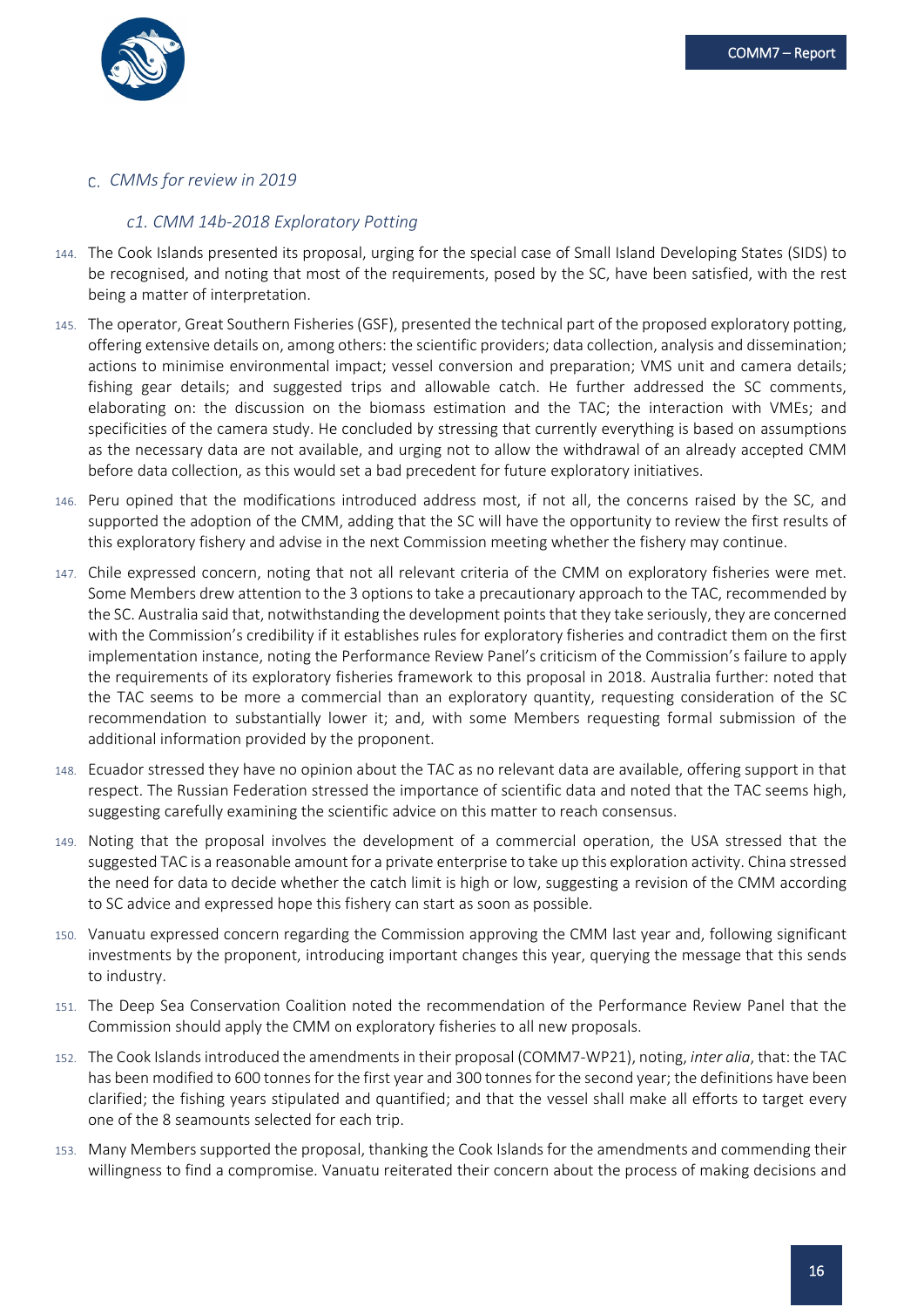

transmitting them to the industry. Peru and Chile noted that the SC will be in a position to assess the relevant data and provide TAC-related, and other, recommendations in the future.

- 154. Australia said they will not oppose the proposal, but noted they are sensitive to the Performance Review Panel's feedback and criticism, and that complete proposals should be submitted to the SC as it is not the Commission's role to review scientific information.
- 155. The Deep Sea Conservation Coalition suggested using camera surveys, prior to fishing, intending to identify any VMEs and minimise adverse impacts.
- 156. The Secretariat noted that this is the first measure where the fishing and calendar years do not coincide, noting implications with the application of the catch limit.
- 157. Following editorial amendments, the Commission adopted the proposal (Annex 7p).

# <span id="page-19-0"></span>7. VESSEL MONITORING SYSTEM

158. The Commission did not formally discuss the VMS system beyond noting and agreeing with the recommendations made on this subject within the CTC report.

# <span id="page-19-1"></span>8. PERFORMANCE REVIEW RECOMMENDATIONS

- 159. Dr. Penelope Ridings, Chairperson of the Performance Review Panel, introduced COMM7-Doc06 and COMM-Doc07, explaining the applied methodology and commending the high level of response to the questionnaire used to collect views from Members, CNCPs and Observers. Noting the work being undertaken by the Commission to address the recommendations made, Dr. Ridings highlighted *inter alia*: further integration of the ecosystem approach in all fishery management; expansion of the database, including how the data sharing and accessibility are managed; continuation of scientific advice needed for the Jumbo Flying Squid; urgent action needed for a measure on bottom fishing; application of seabird mitigation to all fisheries; development of a measure on marine pollution; replenishment of the Contingency Fund and Accumulated Surplus Fund to be available for the Commission's objection procedure; and removal of any impediments to use of the Developing States Fund. She summarised recommendations made for the Secretariat, highlighting the recruitment of a Compliance Officer and commended the overall work of the organisation.
- 160. Many Members commended the Performance Review Panel for its efficiency and excellent performance. Peru highlighted key recommendations, including on: the Observer Programme; reviewing the structure of the Secretariat; and squid, noting the need for a relevant CMM. The EU and Australia stressed the SPRFMO's achievements, despite being at an early stage of development. The EU noted that the recommendations are representative of the beliefs of many, if not all, Members and pave the way for future work of the Commission. Australia added that the Panel held extensive consultations with Members, reporting on SPRFMO achievements, but also articulating challenges and informing difficult future decisions.
- 161. Chile expressed its satisfaction with the recommendations, emphasising that through responsible work, the organisation's performance will further improve. Korea expressed its appreciation for the Panel's recommendations, underscoring that they will help the Commission grow further in the future. China commended the Panel's excellent work, noting that, in the future, the Panel's composition should be regionally balanced, including both developed and developing countries, as well as coastal States and distant fishing countries.
- 162. New Zealand stressed that the mechanism of review is key in providing a "high-level helicopter view" of the SPRFMO, noting that those recommendations that are process-related should be implemented as soon as possible, taking into account budgetary implications. Regarding more substantive recommendations, New Zealand emphasised that deliberations on bottom fishing should progress during this meeting, leaving squid considerations as the next important piece of work for the Commission.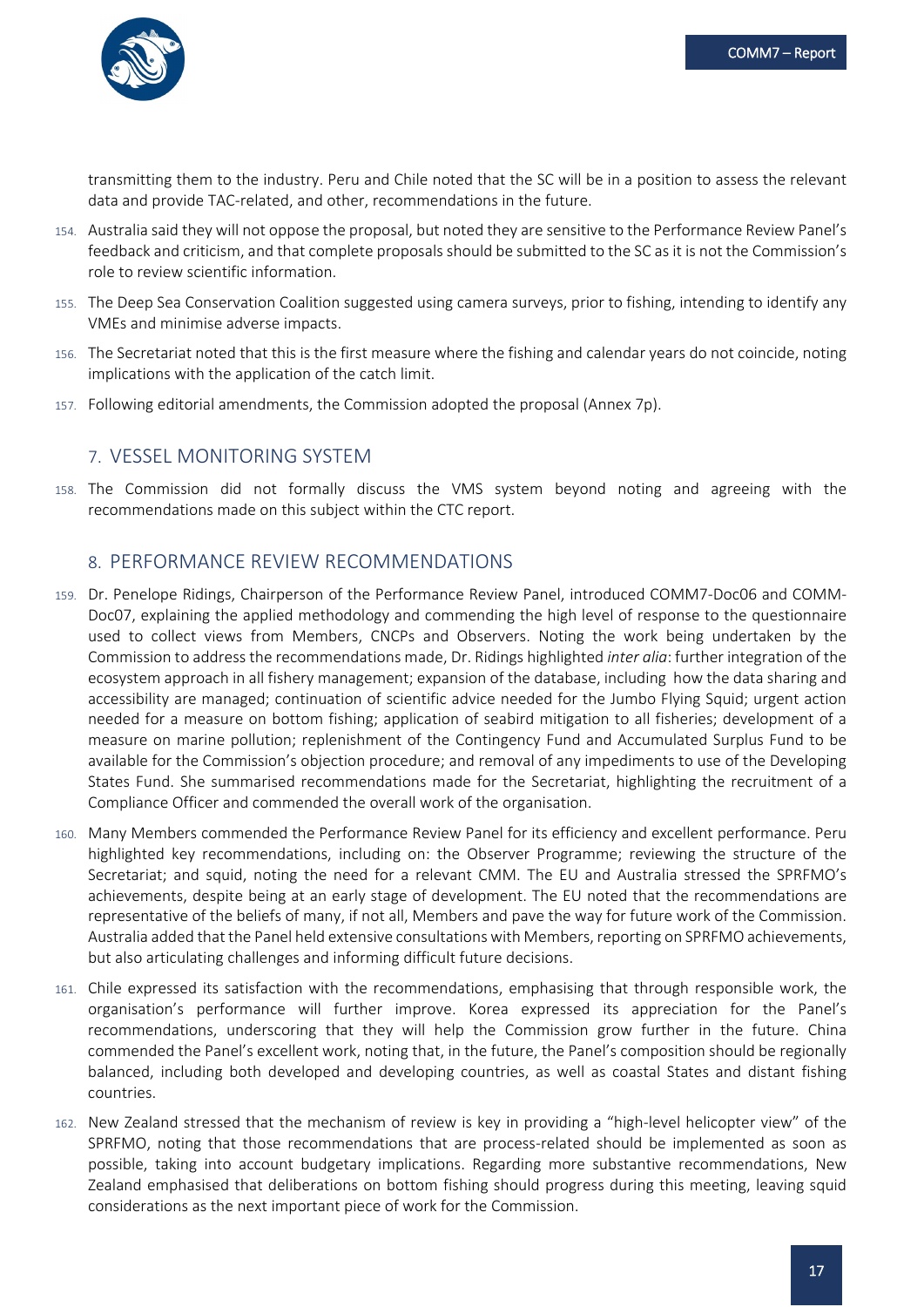

- 163. The Deep Sea Conservation Coalition welcomed the increased transparency and highlighted: the precautionary approach on deep water stocks; CMM development for species of concern, especially sharks and rays; and links with climate change.
- 164. The Commission expressed its gratitude and appreciation to all Performance Review Panel members for their hard work and Chairperson Urrutia presented Chairperson of the Performance Review Panel Dr. Ridings with a thank-you gift on behalf of the Secretariat and the Commission.
- 165. The Commission formed a working group under the Chair Sam Good Australia to consider the Performance Review Panel recommendations. The Commission provided responses to the Performance Panel recommendations (Annex 8), noting that this will require further work to guide future implementation of the recommendations which have achieved agreement.

# <span id="page-20-0"></span>9. COOPERATION PRIORITIES

<span id="page-20-1"></span>*Arrangements and Memorandum of Understanding (MoU)*

# *a1. Extension to the Arrangement between CCAMLR and SPRFMO*

- 166. Executive Secretary Dr. Rodriguez presented the relevant document (COMM-Doc08), noting the SC recommendation to renew and progress the arrangement between CCAMLR and SPRFMO.
- 167. Australia queried whether the Annex containing implementation activities may be separated from the MoU, as well as a provision referring to CCAMLR providing to SPRFMO summary Catch Documentation Scheme (CDS) data for all *Dissostichus* Catch Documents originating from catches in the SPRFMO Convention Area.
- 168. The Executive Secretary confirmed that the Annex had been already accepted by CCAMLR and any change would require a reset of the process.
- 169. After considering this information the Commission agreed to adopt the amendments contained in (Annex 9a), extending the arrangement between CCAMLR and SPRFMO.

# *a2. New MoU Proposals*

## *a2.1. Permanent Commission of the South Pacific (CPPS)*

- 170. The Secretariat introduced the proposal for a new MoU with the Permanent Commission of the South Pacific (CPPS) (COMM7-Prop19), noting main areas of cooperation, including institutional strengthening, training, and sharing of experiences, data and scientific information.
- 171. CPPS underscored that the MoU is very important for CPPS, looking forward to signing it with SPRFMO.
- 172. Some Members supported the proposal, noting that a lot of CPPS Members are also SPRFMO Members, and underscoring mutual benefits.
- 173. The Commission adopted the MoU with CPPS and the MoU was signed (Annex 9b).

# *a2.2. Network against IUU fishing of Latin American Countries (LAC)*

- 174. The Secretariat presented the relevant document (COMM7-Prop20), and invited the Commission to consider the proposed MoU with the Network against IUU fishing of LAC.
- 175. Supporting the proposal and sharing national commitment to combatting IUU fishing, Peru presented the Network, noting it was created in October 2017 with the objective to facilitate the exchange of information and experiences for decision making to prevent and eliminate IUU fishing through cooperation between interested countries and organisations.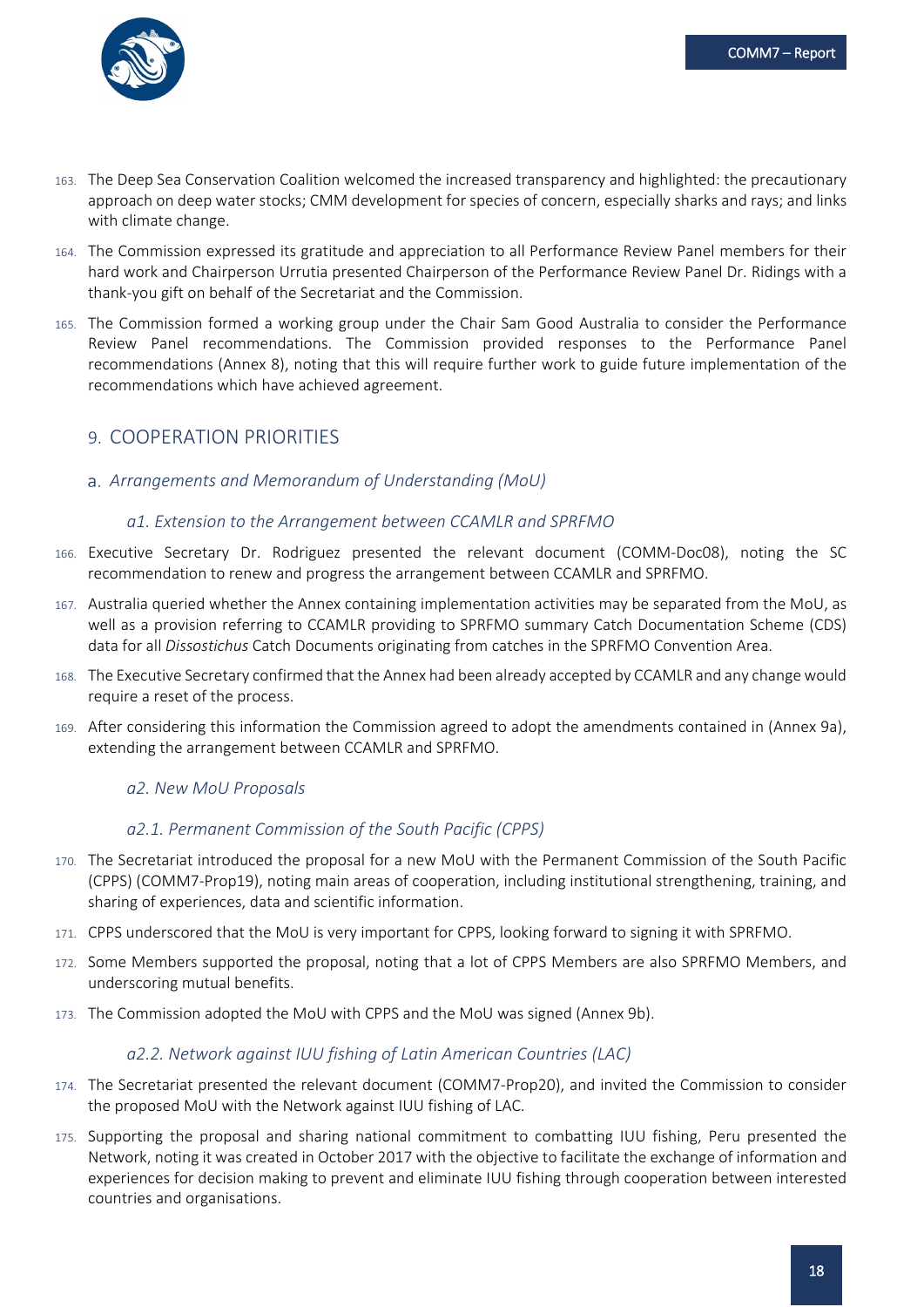

- 176. Many Members supported signing the proposed MoU with a minor editorial amendment suggested by the EU.
- 177. The Commission adopted the MoU with the Network against IUU fishing of LAC and the MoU was signed by Javier Atkins, Vice-Minister of Fisheries and Aquaculture of Peru and Executive Secretary Dr. Rodriguez (Annex 9c).

# <span id="page-21-0"></span>*External cooperation engagements*

# *b1. SPRFMO-Fishery Resources Monitoring System (FIRMS) Partnership*

- 178. Executive Secretary Dr. Rodriguez presented the relevant document (COMM7-Doc09), noting the relevant SC recommendation, which fully supports that the SPRFMO participates in FIRMS, and stressing that two partnership scenarios are included in the document: either a partnership agreement or a collaborative engagement, inviting the Commission to express its preference.
- 179. Aureliano Gentile, Fisheries and Aquaculture Department, Food and Agriculture Organization of the UN (FAO), on behalf of the FIRMS Secretariat, provided background on the SPRFMO-FIRMS collaboration and presented the FIRMS partnership, its main objectives, products and services, as well the mutual benefits arising from potential partnership.
- 180. The Commission welcomed and instructed the Executive Secretary to progress the signing of a partnership agreement.

# *b2. SPRFMO participation in the Areas Beyond National Jurisdiction (ABNJ) process*

- 181. Executive Secretary Dr. Rodriguez presented on SPRFMO-ABNJ Participation (COMM7-Doc10), recalling the SC recommendation to participate in ABNJ, cautious of costs. He further clarified that such costs required for travel have been budgeted and require no increase from past years.
- 182. The Commission agreed with the SC recommendation and encouraged the Secretariat to continue engagement with the ABNJ Process.

## <span id="page-21-1"></span>*Priorities and criteria for potential MoUs*

- 183. The Secretariat presented draft guidance (COMM7-Doc11), requesting Members to consider the proposal and further instruct the Secretariat which RFMOs in short- and medium- term should be approached, and on what basis this should be determined. Some Members identified which RFMOs should be selected as top priority, citing reasons based on either shared or similar marine resources, geographic proximity and/or opportunities for scientific collaboration. Executive Secretary Dr. Rodriguez, noted that the draft would be revised.
- 184. Following the document's revision and regarding relevant guidance to the Secretariat, the Commission decided to prioritise enhancing cooperation with the North Pacific Fisheries Commission (NPFC), the Western and Central Pacific Fisheries Commission (WCPFC) and the Inter-American Tropical Tuna Commission (IATTC).

# <span id="page-21-2"></span>10. OFFICE HOLDERS

## <span id="page-21-3"></span>*Election of Commission Chairperson and Vice-chairperson*

185. The Commission expressed appreciation for the commendable and efficient leadership of the current Commission Chairperson Mr. Osvaldo Urrutia, Chile. The Commission re-elected by acclaim Mr. Urrutia as the Chairperson of the Commission. The Commission also elected Ms. Kate Sanderson, Faroe Islands, as the Vicechairperson.